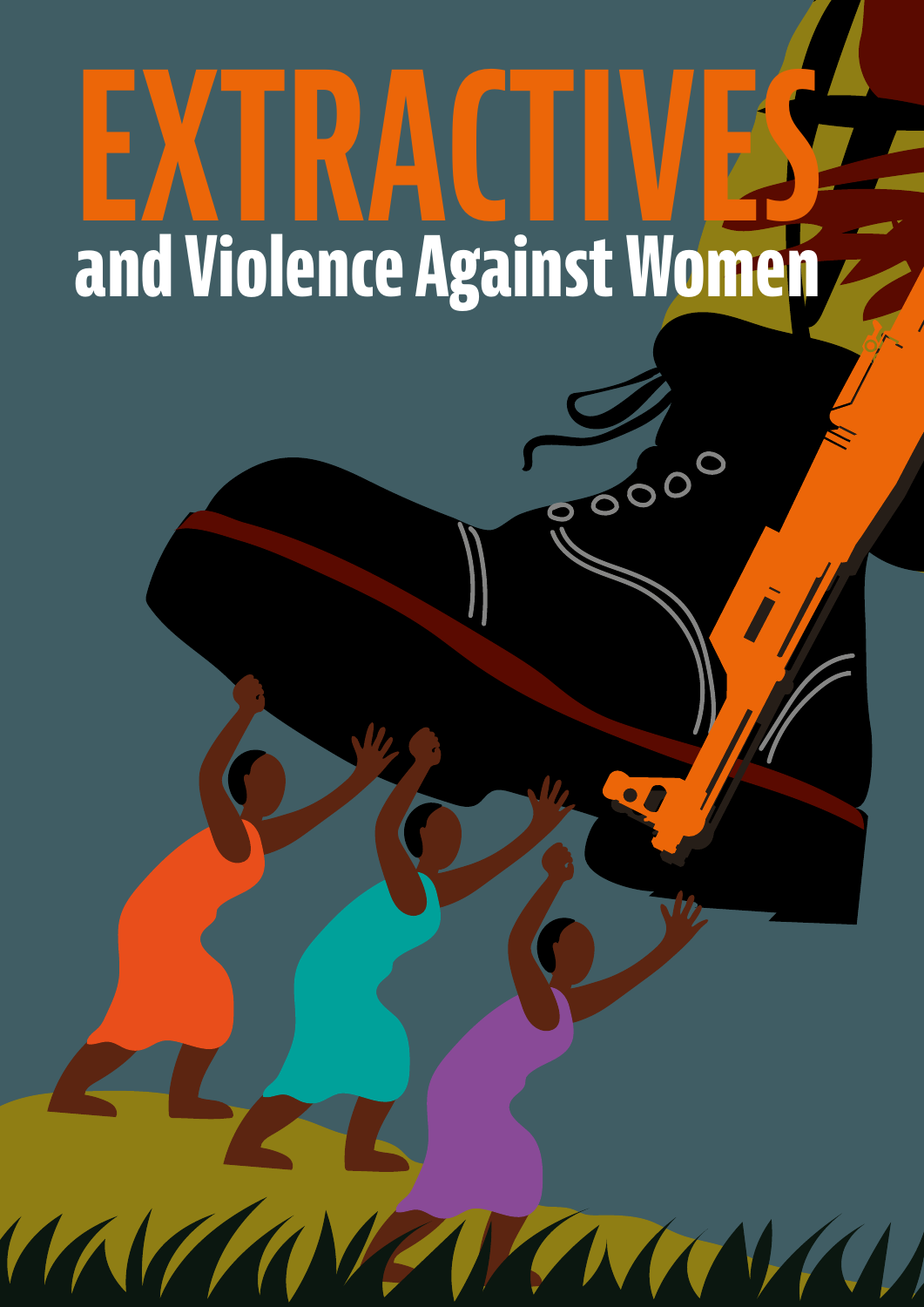

*environmental degradation and a reign of terror*  **This paper is a collective effort of Shamim Meer, Winnet by the police and Samantha Hargreaves. It draws on who is a military poor who is a military of the urban point of the urban point of the urban point of the urban point of the urban point of the urban point of the urban po** *rushed to Marange were to become the targets of*  **on extractivism, militarisation and violence against**  *increasing state violence.* **women undertaken by WoMin and its partners and critical literature and feminist political economy research launched in 2020 (See research publications and activist guides** [here](https://womin.africa/vaw-research/)**.)**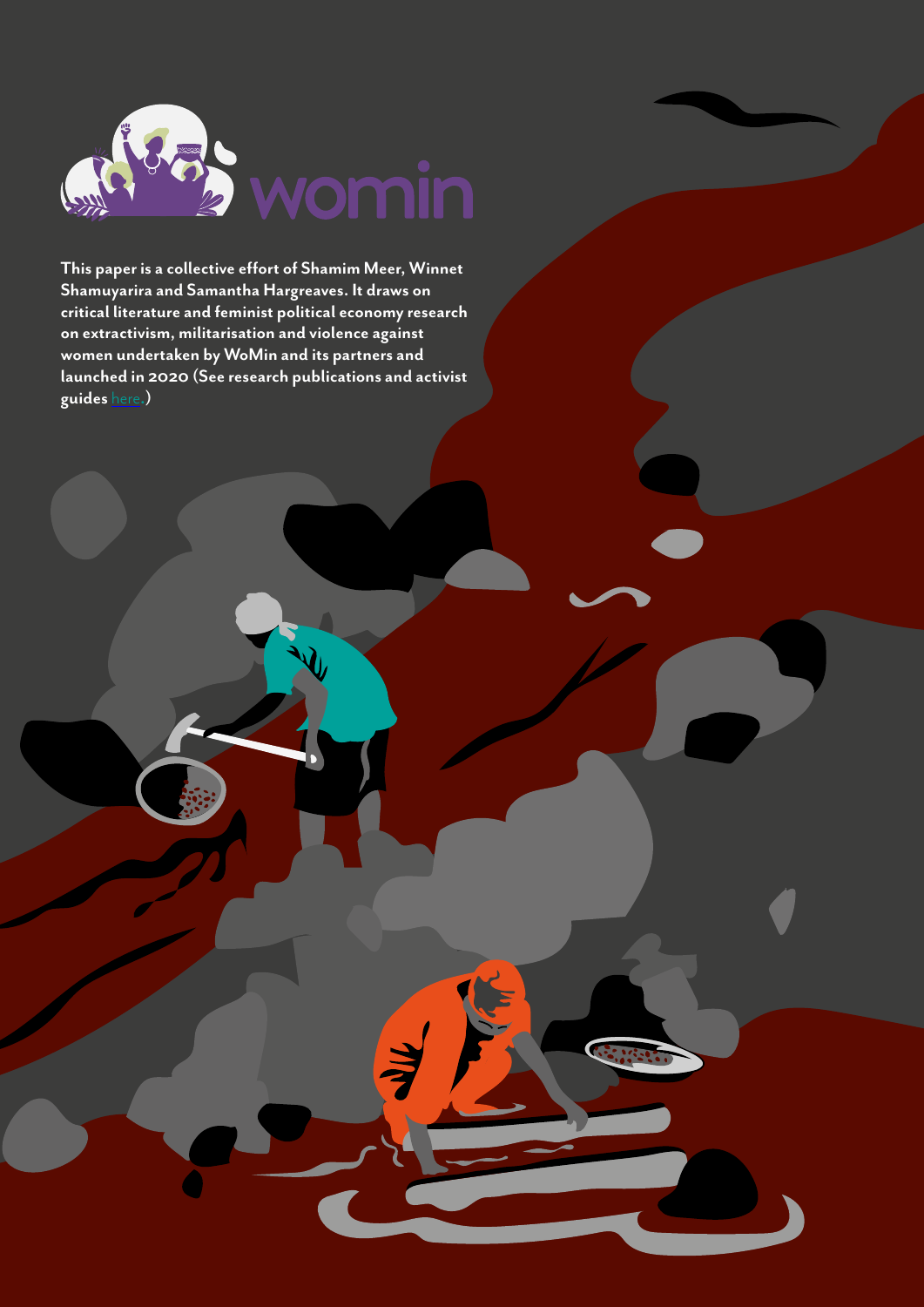## **CONTENTS**

|                                                                                                  | 5  |
|--------------------------------------------------------------------------------------------------|----|
| <b>Section One: Women's Experiences of Violence</b>                                              | 9  |
| Violence in the Niger Delta                                                                      |    |
| Sexual Violence and Abuse of Women in and around plantations                                     |    |
| Guns, power and politics: The Marange diamond mining areas in Zimbabwe                           |    |
| Guns, power and politics: Sierra Leone                                                           |    |
| Guns, power and politics: Mozambique                                                             |    |
| Section Two: Women's Experiences in Pursuing Justice                                             | 15 |
| Hudbay                                                                                           |    |
| <b>Barrick</b>                                                                                   |    |
| Section Three: Understanding Violence and a Critical look<br>at Strategies to deal with violence | 21 |
| Searching out strategies                                                                         |    |
|                                                                                                  |    |
| <b>Section Four: Working on Alternatives</b>                                                     | 29 |
| WoMin's Ongoing work as we search out alternative actions                                        |    |
| Pilot in Zimbabwe                                                                                |    |
| Learning from from Yaoska Guardians Movement                                                     |    |
| <b>Section Five: A Brief Concluding Note</b>                                                     | 35 |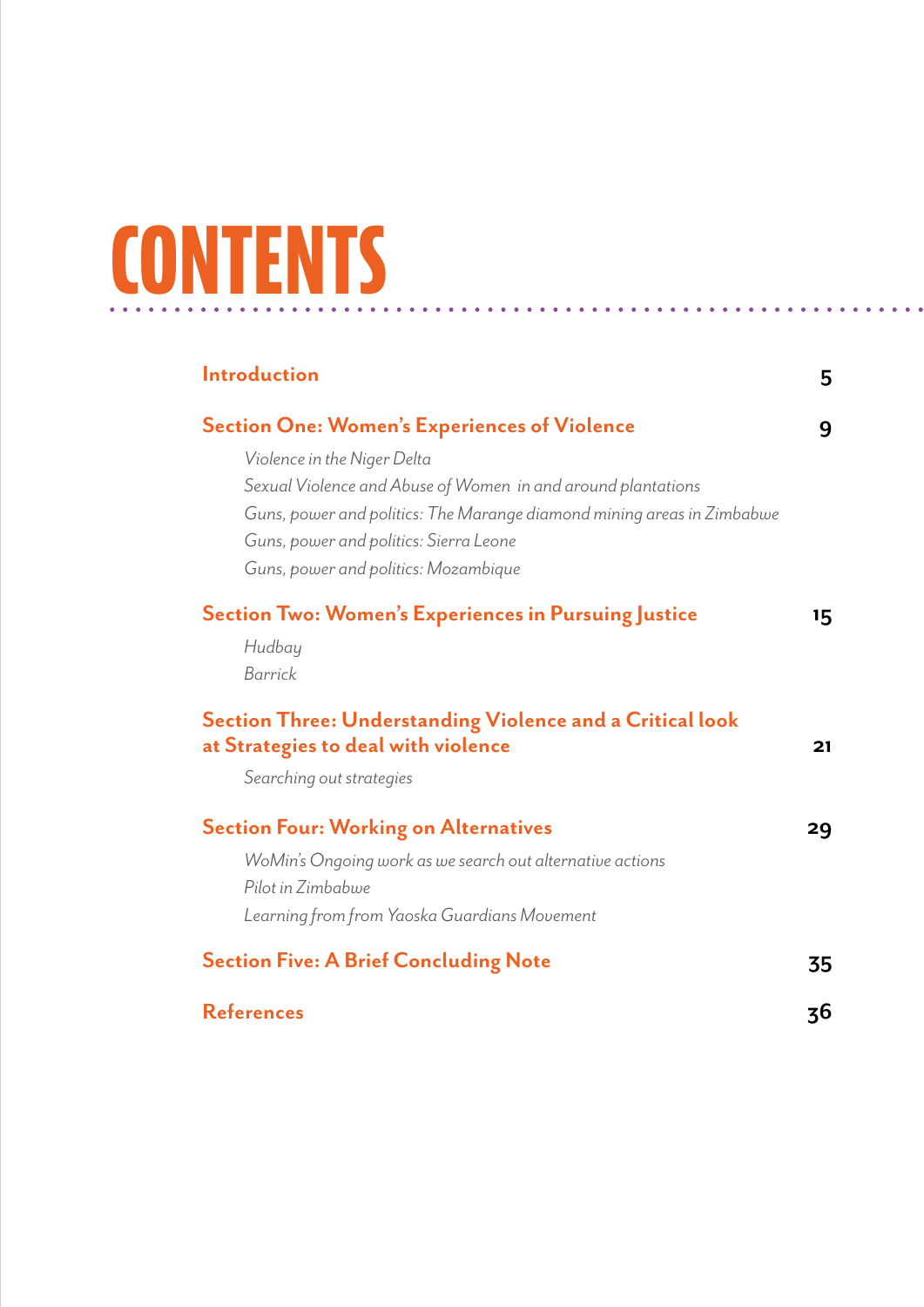*When women and their communities exercise their right to say no to the natural resource grabbing by extractives industries, when they protest removals or the failure of companies to fulfill promises of relocation and development, they face the might of the army and police.* 

**4 Extractives and Violence against Women**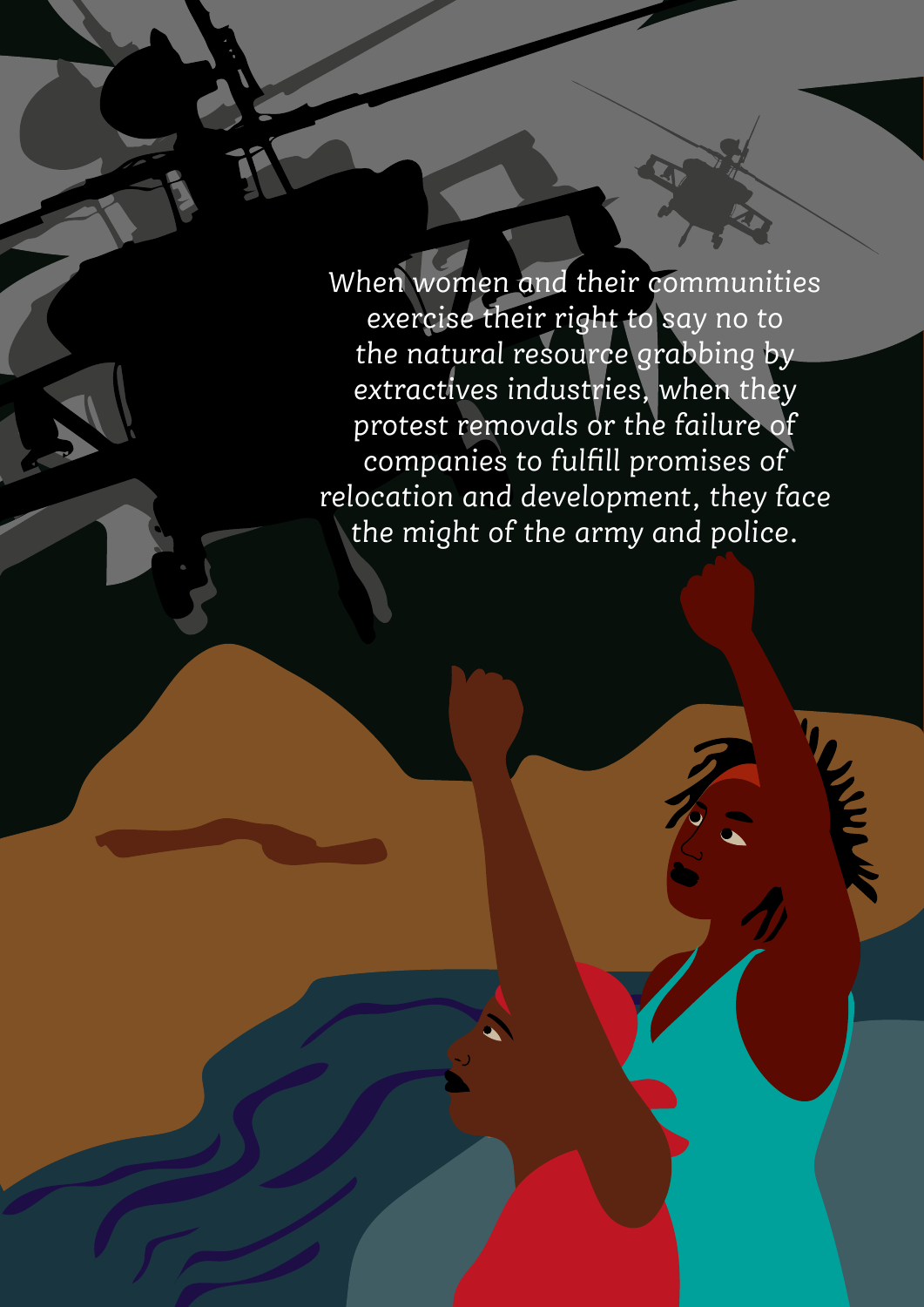## **INTRODUCTION**

#### **EXTRACTIVES AND VIOLENCE AGAINST WOMEN**

*Shamim Meer 12 April 2021*

**Women in communities affected by extractives projects - mining, plantations and large energy projects - face violence daily at the hands of police, army and private security who wreak havoc over women's lives, often with the active support of the state. Women have been raped, gang-raped, sexually harassed, and coerced into exchanging sex for jobs, water and firewood.** 

In addition to offering support to women in these situations WoMin, together with its allies and women affected by such violence, have been grappling with how to understand such violence in order to take effective actions against it.

In this paper we share our understandings of the violence, our thoughts on effective action, and some of our ongoing actions. Section One of the paper starts with women's lived experiences of violence. Section Two looks at women's experiences in pursuing justice, noting that given the limitations with securing justice within the existing system, women need to search for alternative forms of justice. Section Three sets out our understandings of violence and offers a critique of current strategies. Section Four considers alternative strategies, including WoMin's ongoing work to provide trauma support and think through

appropriate forms of justice within the frame of building women's power.

We make clear in this paper WoMin's ecofeminist understanding which locates the violence women experience within the structures of the economy. Mining and the extractivist economy takes place within the context of a violent economic system. This system is based on production for profit and exploits nature and people. It destroys whole ecosystems of water bodies, forests and land. It destroys the livelihoods of communities, who are often removed by force from the lands and resources they depend on for their survival. It exploits the labour of workers including women's labour and women's bodies.<sup>1</sup>

In addition to drawing on ecofeminist framings of capitalism as a violent system which exploits the environment and women, we draw from framings by indigenous groups in North and South America of the body as territory; on Ruth Wilson Gilmore's<sup>2</sup> notion of the violence of organised abandonment by state and capital of those who do not matter; on Judith Butler's<sup>3</sup> idea of violence done by states to populations considered less human or "ungrievable", in that their lives are not considered valuable, and who can because of this be left to die; and on Anne McClintock's notion of colonialism

*<sup>1</sup> Mapondera, M., Reddy, T. and Hargreaves S. (2019) If another world is possible, who is doing the imagining? Building an ecofeminist development alternative in a time of deep systemic crisis. Bread and Butter Series, African Feminist Reflections on Future Economies. AWDF*

*<sup>2</sup> Democracy Now. (2020) The Case for Prison Abolition: Ruth Wilson Gilmore on COVID-19, Racial Capitalism & Decarceration. May 5, 2020https:// www.democracynow.org/2020/5/5/ruth\_wilson\_gilmore\_abolition\_coronavirus*

*<sup>3</sup> Verso. (2020) A philosophy of nonviolence: Judith Butler interviewed by Alex Doherty. 14 September 2020* 

*https://www.versobooks.com/blogs/4851-a-philosophy-of-nonviolence-judith-butler-interviewed-by-alex doherty?fbclid=IwAR2IOi9mgCVqGaRsuCbrlnhQhTTUfqvpWBhOA\_MlwKFHf2ocIeDcn35zsds* 

*Verso. (2020) Judith Butler: on COVID-19, the politics of non-violence, necropolitics, and social inequality, Jul 23, 2020 https://www.youtube.com/ watch?v=6Bnj7H7M\_Ek*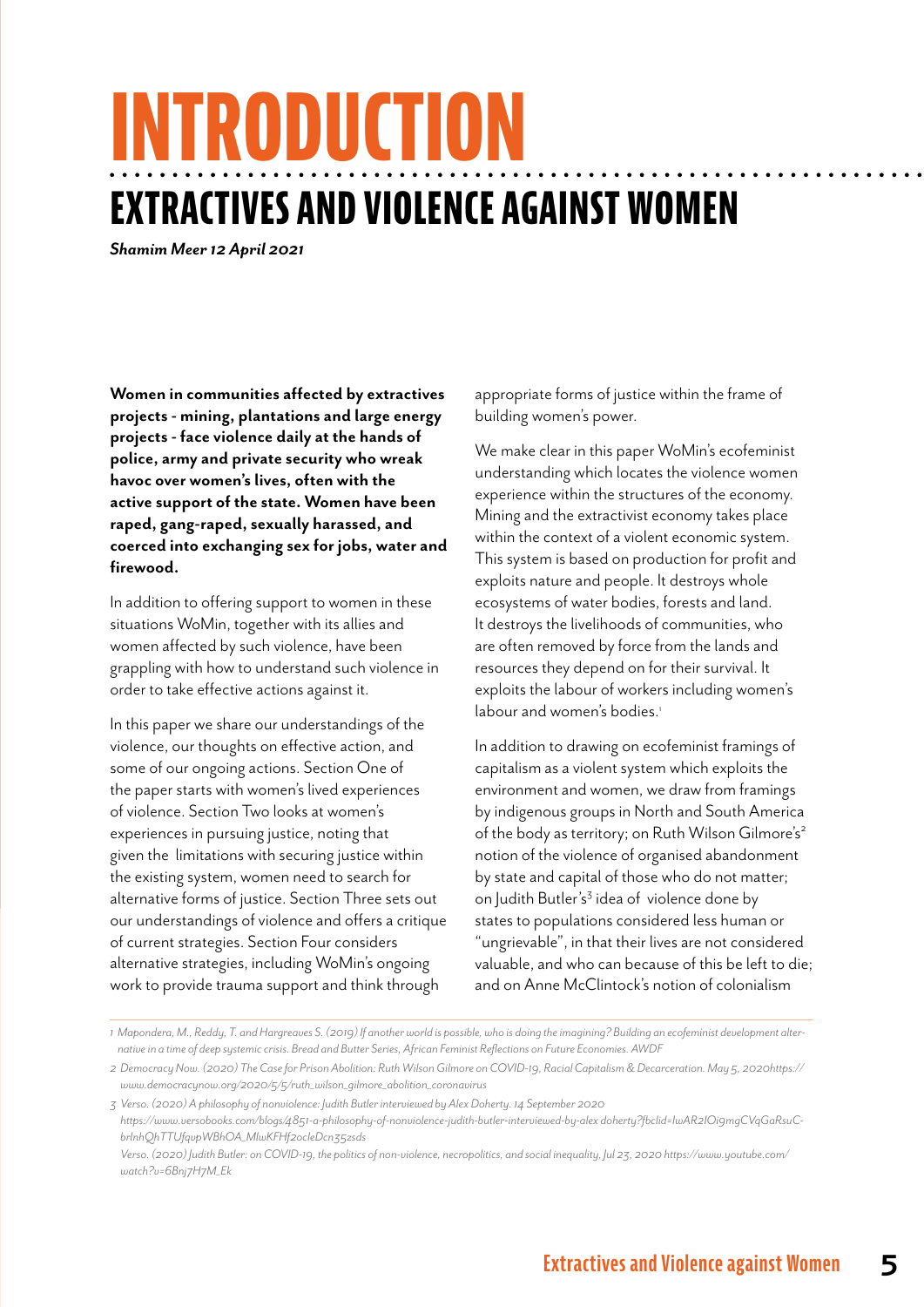and imperialism as representing the conquest of the sexual and labour power of colonised women and the transmission of white, male power through control of colonised women.<sup>4</sup>

WoMin's understanding of violence thus goes beyond the violence by men with guns, to understanding the violence of a system which enriches a few whilst abandoning the majority to death through dispossession and immiseration (economic impoverishment).

When mines and large plantations take over the land that has sustained local communities over generations, they depend on the state military and/ or police to secure these properties and prevent encroachment by the local people. In many cases the state guarantees 'security' for the operations of companies and police the lives and movements of the local people. In addition companies often employ their own or other private security to safeguard their operations and these security actors behave in similar ways to state military. Whether state or private, this security apparatus threatens and intimidates the local people, at times using physical violence, including assassinations.

When women and their communities exercise their right to say no to the natural resource grabbing by extractives industries, when they protest removals or the failure of companies to fulfill promises of relocation and development, they face the might of the army and police. Women are often subject to sexualised violence, including sexual harassment, rape or the threat of rape, and sexual coercion for livelihoods and basic needs, like water and/ or firewood, by the military, police and private security.<sup>5</sup>

Documentation on women's specific experiences

of violence has been scarce and one of WoMin's concerns has been to intensify the spotlight on these experiences while being mindful that women are often reluctant to speak of the sexual violence they encounter, fearing not only further harassment from armed forces for speaking out, but also the patriarchal victim blaming from their own families and communities. Rape and sexual violence are treated differently from other crimes and this makes it difficult for women to talk about this violence. When a woman is shot no one asks "did she ask for it?" or "did she tempt the shooter?". Yet when women experience sexual violence or rape it is as though she was to blame. People often ask: "what was she doing at that place?", "why was she out in the dark?" or "did she tempt him?". Husbands might not want a woman who is raped.

In setting out the actions WoMin has taken to date and the direction in which we are moving as we continue work in this area, we make clear that since we locate the root of the problem in an exploitative economic system, we see the need to change this system.

However, we are clear that we need to simultaneously address the trauma women face and to consider the forms of justice women want when they have been violated. We share some insights from our work with a Zimbabwe partner organisation, the Counselling Services Unit (CSU) and women from communities affected by mining, in a pilot project which seeks to support women who have experienced violence.

Our actions are grounded by WoMin's work on African Ecofeminist Development Alternatives which is informed by dialogues among women in extractives-impacted communities during 2021 and which includes attempts to recover past practices

*<sup>4</sup> McClintock, A. (1995) Imperial Leather: Race, Gender, and Sexuality in the Colonial Contest. New York: Routledge*

*<sup>5</sup> WoMin African Alliance and CNRG. (2020) Guns, Power and Politics Research Paper: Extractives and Violence Against Women in Zimbabwe https:// womin.africa/vaw-research/*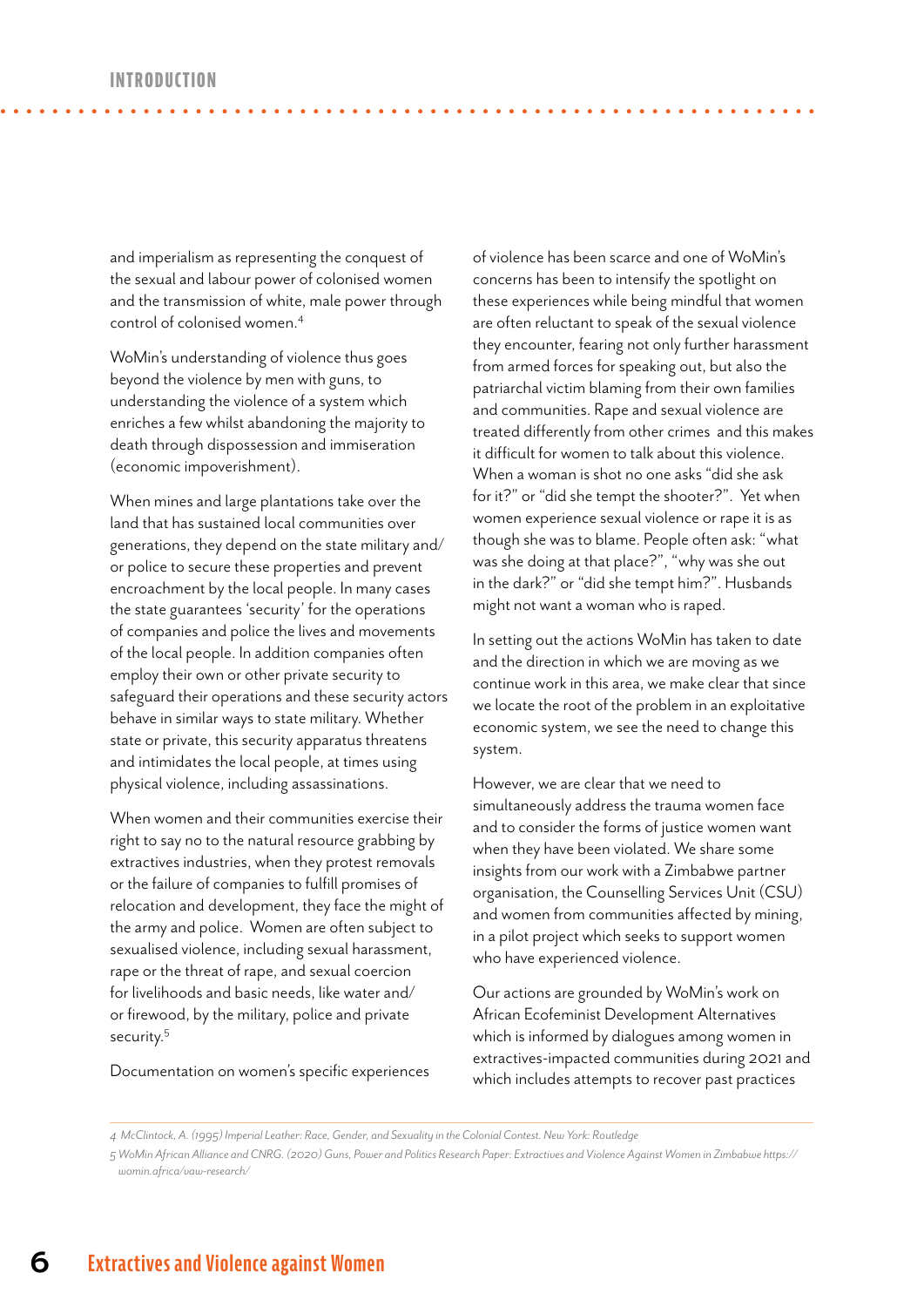of production and reproduction while dreaming a community, society and Africa that represents women and serves their interests. In thinking of alternatives, we draw from ecofeminist framings as well as alternative framings by feminists and indigenous groups who centre in their creation of alternatives a good and happy life where free bodies live in harmony with each other and with nature.

> *Rape and sexual violence are treated differently from other crimes and this makes it difficult for women to talk about this violence.*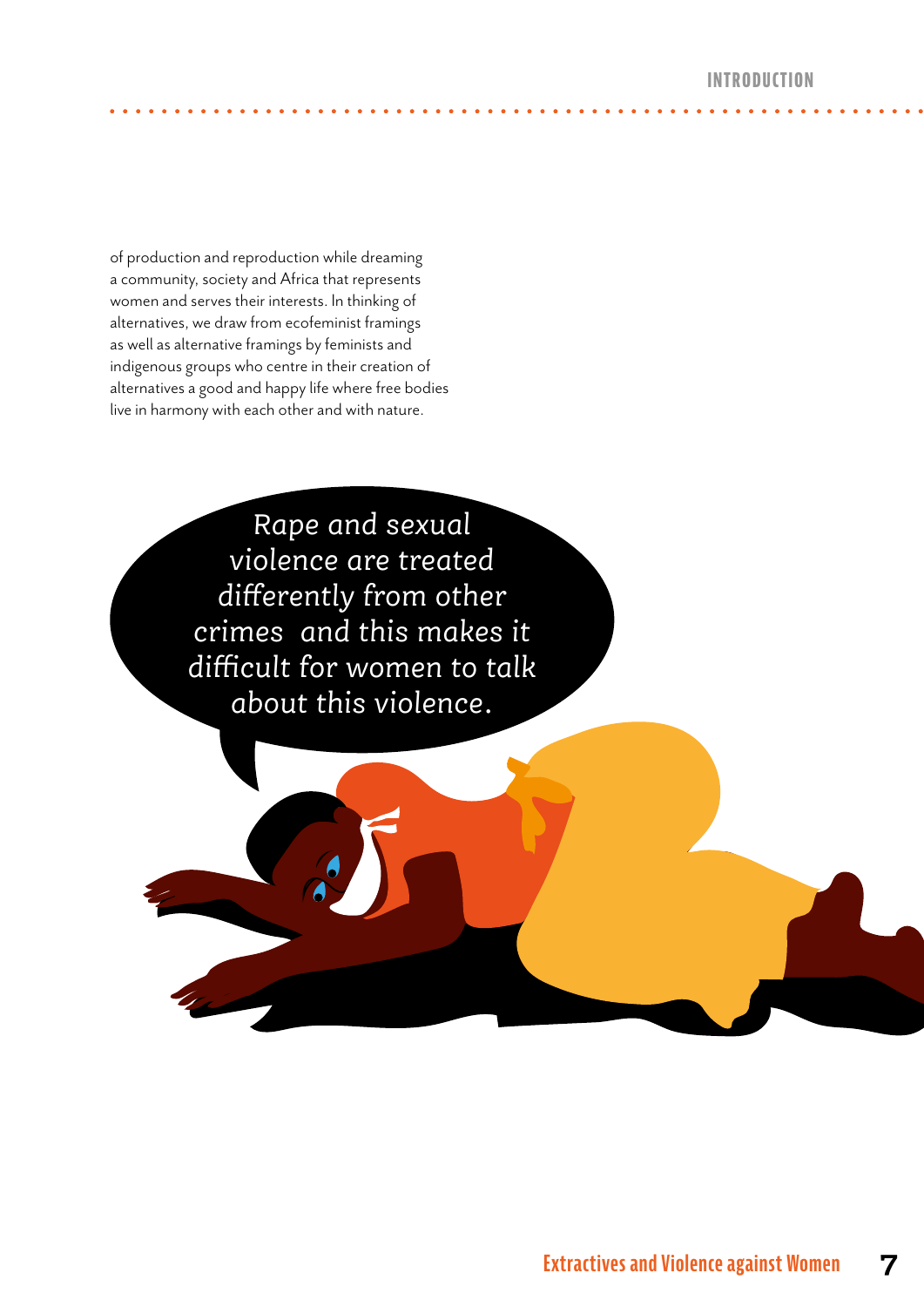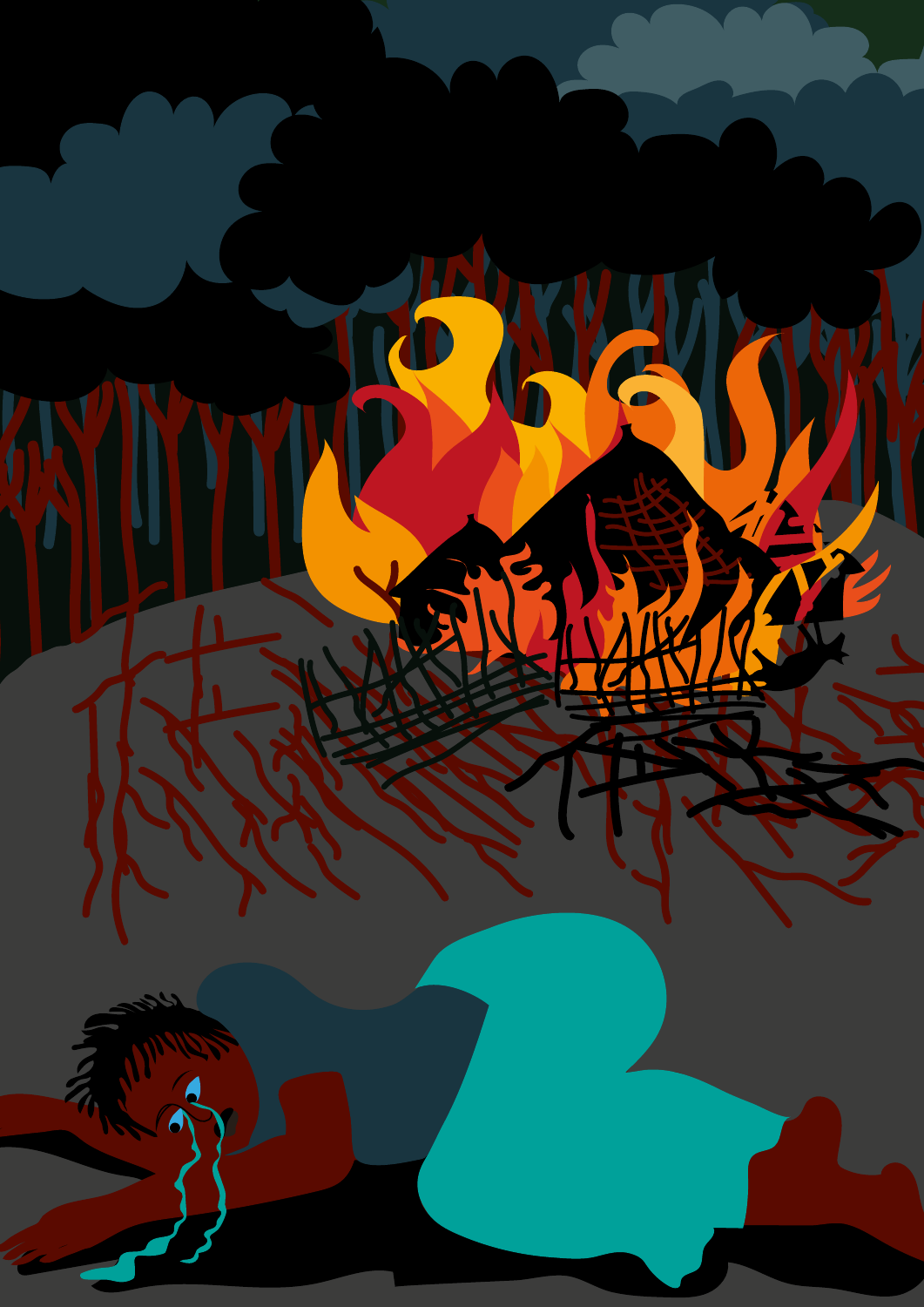## **SECTION ONE: WOMEN'S EXPERIENCES OF VIOLENCE**

**We begin with some examples of women's lived experience of violence at the hands of state forces and company security who band together to safeguard the mineral wealth and the lands they have grabbed, and who wreak the violence of dispossession, subjecting local villagers to increased militarisation and securitisation.** 

The examples here are drawn from oil extraction in the Niger Delta in Nigeria, from industrial palm oil and rubber plantations in West and Central Africa, and from research by WoMin and partners in Zimbabwe, Sierra Leone and Mozambique.

The research by WoMin and partners sought to uncover and document women's experiences of violence, to deepen an understanding of the relationship between economy, development choices, the dominant political system and ways in which state machineries are deployed to safeguard private property and the interests of the elite. The products of this process were a set of research reports and accompanying activist guides, which were launched online at a regional level in September 2020, followed by national launches between October to December in the same year.<sup>6</sup>

#### **Violence in the Niger Delta**

Sokari Ekine<sup>7</sup> highlights violence in the Niger Delta since the 1990s as people's lives, their livelihoods and the environment was ravaged by multinational oil companies Shell, Chevron/Texaco, and Elf, and when the area was militarised by the Nigerian military whose actions included mass murder, torture, rape, and the burning of homes and property.

Protests by villagers demanding justice and compensation from the oil companies were violently put down, while other villages were invaded by the military in order to preempt and prevent their protest.

One such attack took place in 1999 when the army invaded Odi town in the Niger Delta, causing people to flee. Many escaped, leaving behind their possessions. On returning they found that family members had been killed, their homes had been burnt to the ground, and their property looted. As one woman explained:

*"When the soldiers came we were in our various houses, we only heard that soldiers have come and surrounded everywhere. Since the soldiers were coming we were all afraid. Everyone started packing and running away, we were not able to stand soldiers. We carried a few things and we left. When we came back we saw all our houses, food had been burned down, all burned down money that we left in our houses.* 

*<sup>6</sup> WoMin and its partners – Centre for Natural Resource Governance (CNRG) in Zimbabwe, Justiçia Ambiental (JA) in Mozambique, and Network Movement for Justice and Development (NMJD) in Sierra Leone –undertook research published in 2020 under the title "Guns, Power and Politics Extractives and Violence Against Women" https://womin.africa/vaw-research/*

*<sup>7</sup> Ekine S. (2008) Women's Responses to State Violence in the Niger Delta. Feminist Africa 10*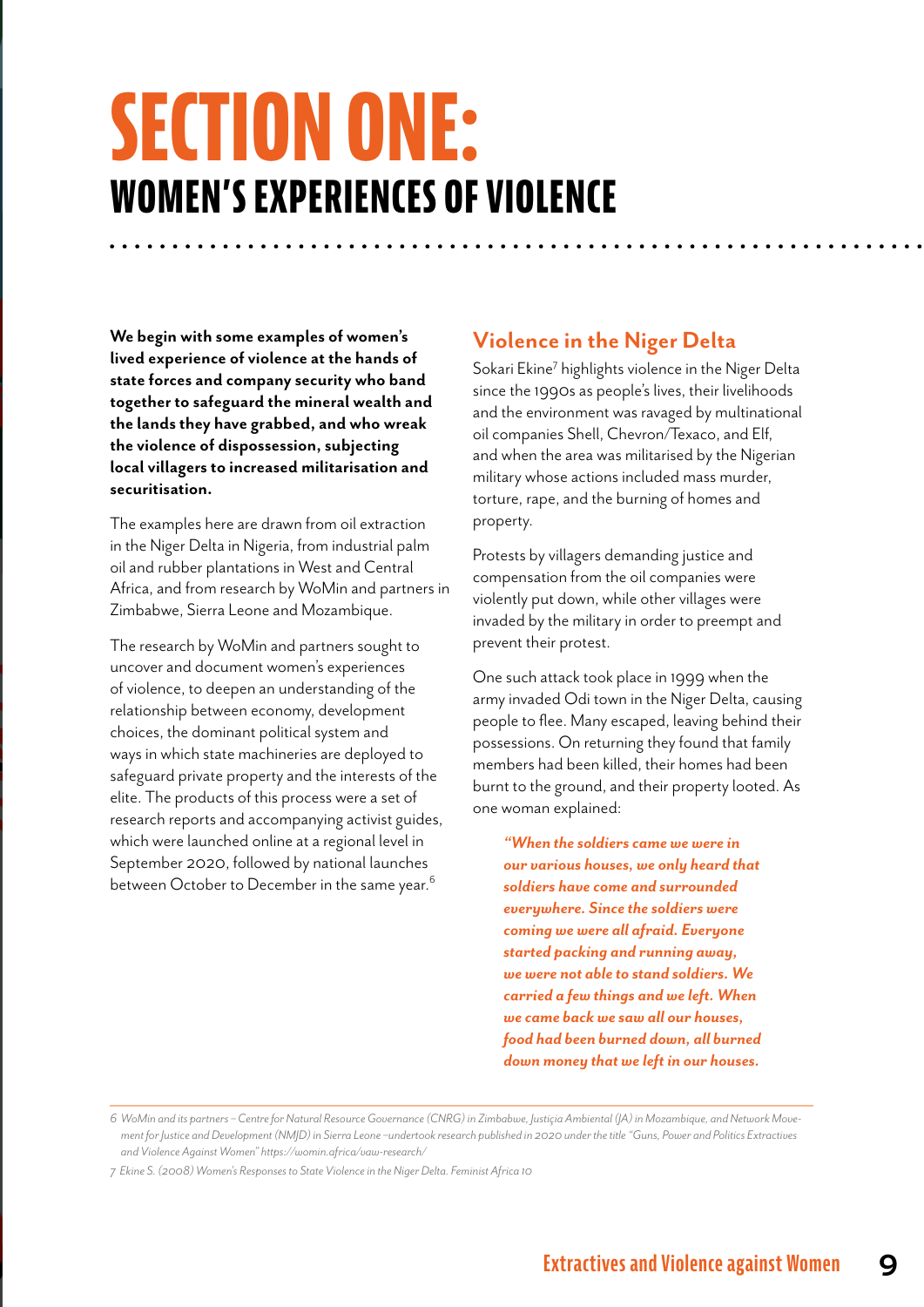*Since then we have been trying to manage with nothing again. We are lying on the ground nothing to sleep on." (Amasin, primary school teacher, Odi in Ekine 2008<sup>8</sup> ).*

Ekine<sup>9</sup> writes also of the violence experienced by Ogoni women since 1993 when the Nigerian army began its violent onslaught in Ogoniland: "women were harassed on the way to their farms, on the way to their markets, in their villages minding their homes, and at night when they were asleep".

In interviews with members of the Federation of Ogoni Women's Organisations, women spoke out about rape and sexual violence. Comfort Aluzin, one of the women shared:

*"They started beating the women, dragging them into the bush. And they started losing their cloth and raping them…my mate was with pregnancy. One army man just used his leg and hit her stomach and she miscarry. That was the beginning of suffering in Nyo Khana."* 

A second woman, Mrs Kawayorko shared:

*"They dragged some of the women into the bush. We were naked, our dresses were torn, our wrapper were being loosed by a man who is not your husband. They tore our pants and began raping us in the bush. The raping wasn't secret because about two people are raping you there. They are raping you in front of your sister. They are raping your sister in front of your mother. It was like a market."* 

Ekine documents forms of resistance by women in the Niger Delta in the late 1990s at a time of heightened resistance by community groups against the multinationals and the state. These included protests and occupation of corporate offices. They also included less acknowledged forms of resistance, such as the power of silence as resistance, a means of coping and healing; and the "curse of nakedness" - the stripping off of clothes to shame men, to make them go mad or suffer great harm.

#### **Sexual Violence and Abuse of Women in and around plantations**

A 2019 report with the title, "Breaking the Silence: Harassment, Sexual Violence and Abuse Against Women In and Around Industrial Palm Oil and Rubber Plantations",<sup>10</sup> highlights the sexual violence experienced by women in West and Central Africa where governments have handed concessions of up to four million hectares of land to foreign companies for industrial oil palm plantations. Women and girls in communities living close to these plantations encounter sexual violence, rape and abuse when they pass through the plantations to get to their fields, water sources, school, the nearby town or villages. Women who work on industrial plantations experience sexual harassment and the pressure to provide sex. As a plantation worker in Liberia said, "if you're unlucky you only get paid if you let the guy 'do his thing'. It happens all the time".

However, there is a silence around this and few women report these incidents of violence. Women fear being stigmatised, being blamed and they fear that their families will be shamed if they speak

*<sup>8</sup> Ibid*

*<sup>9</sup> Ibid*

*<sup>10</sup> RADD, Muyissi Environnment, Natural Resource Women PlatformRadio Culture, GRAIN and World Rainforest Movement.(2019) Breaking the Silence Harassment, sexual Violence and Abuse Against Women In and Around Industrial Palm Oil and Rubber Plantations https://www.farmlandgrab.org/post/view/28799*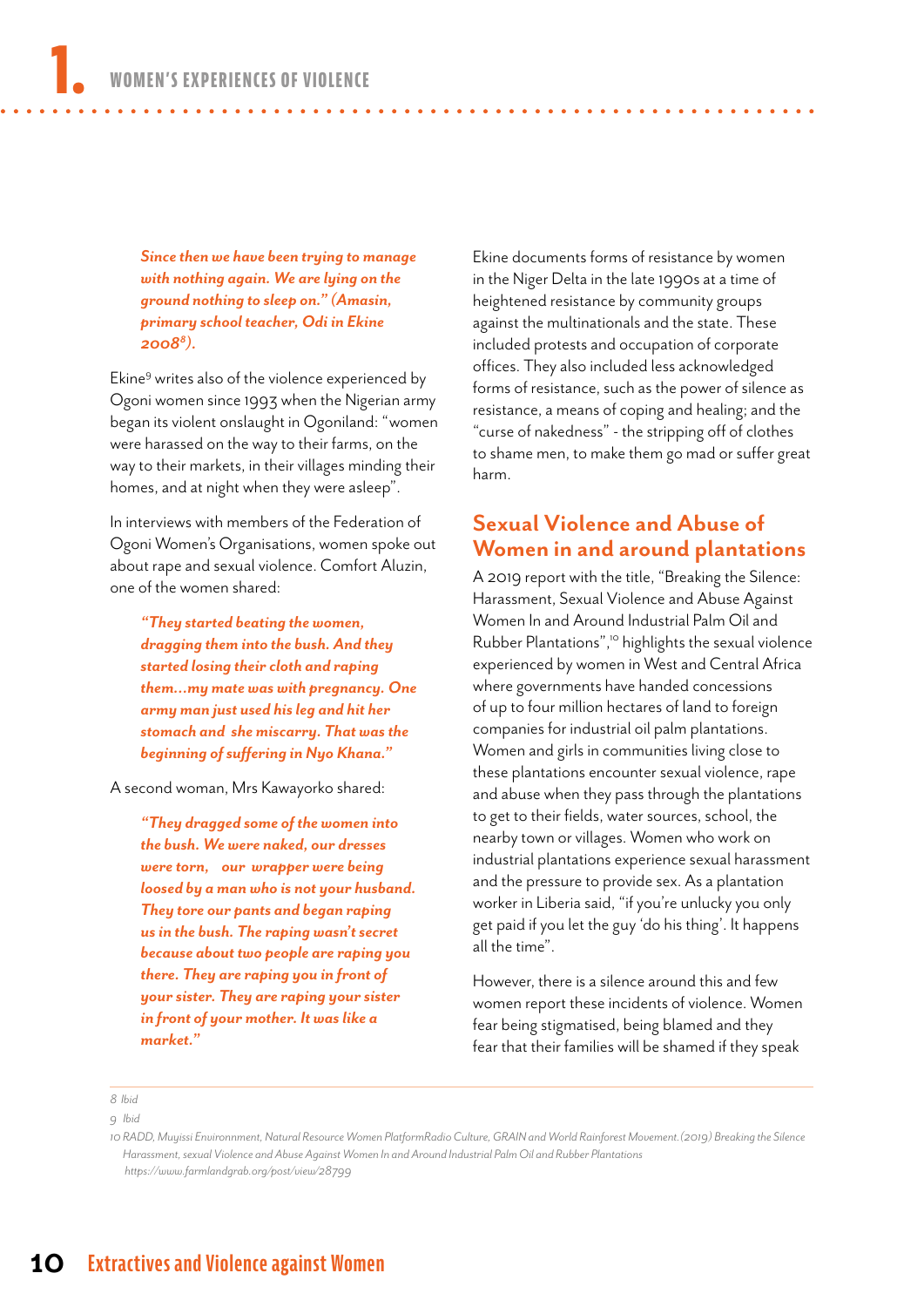out. The plantation managers and security guards use their positions of power to carry out these acts or they allow such acts to happen without consequences for the abuser. "Our women cry a lot", a traditional chief in Cameroon remarked. "The situation of 'everybody knows but no-one talks about it' is pervasive", say the authors of the report – "and it must end".<sup>11</sup>

#### **Guns, power and politics: The Marange diamond mining areas in Zimbabwe**

Recent research by WoMin and its partner, the Centre for Natural Resource Governance (CNRG) in Zimbabwe, spotlights women's experiences in Marange where diamonds were discovered in 2005 and where military and company security have been waging battle over the past 14 years with artisanal miners and the local community in order to secure control over the diamond wealth.<sup>12</sup>

From November 2006, police killed, tortured, beat, harassed, and set dogs on artisanal miners In raids intended to drive them from the diamond fields. Alongside these raids police assaulted and arrested local community members and subjected women to sexualised violence.<sup>13</sup>

A woman from Marange recounted how a truck of soldiers stopped her and another woman as they were coming from the fields.<sup>14</sup> The women were forced to strip, armed with sticks, and then instructed to fight one another. The soldiers indicated that the

loser would be raped by the soldiers in the truck.

On October 27, 2008 the army, air force and Central Intelligence Organisation (CIO) launched Operation Hakudzokwi (a Shona word meaning 'you do not come back') in Marange. Soldiers fired live ammunition and teargas from the ground and from helicopters at artisanal miners and villagers. More than 200 artisanal miners and diamond dealers were gunned down. Thousands more were tortured and hundreds of women were raped.

Villagers in Marange are effectively prisoners. The area has been declared a restricted zone which outsiders may visit only if they have police clearance. Soldiers continue to occupy the area and subject villagers to arbitrary searches in their homes, and at the 11 checkpoints on the 100 kilometer road between Mutare and Marange. Women often experience sexual violence when searched. Three women told Human Rights Watch that a male police constable forced them to strip naked at a checkpoint. He inserted his gloved finger in their private parts, claiming to be looking for hidden diamonds.<sup>15</sup>

Many villagers were also forcibly removed from their homes in 2009 and taken to Arda Transau, a government farm about 60km north of Marange. Armed forces removed these 1 300 families from Marange to clear more land for diamond mining. The families were forced onto trucks at gunpoint and their homes were destroyed by bulldozers. Many families continue to experience considerable

*11 Ibid*

*<sup>12</sup> WoMin African Alliance and CRNG. (2020) Guns, Power and Politics Research Paper: Extractives and Violence Against Women in Zimbabwe https:// womin.africa/vaw-research/*

*<sup>13</sup> Human Rights Watch (2009) Diamonds in the Rough Human Rights Abuses in the Marange Diamond Fields of Zimbabwe, reports on the brutality and human rights abuses wreaked on artisanal miners and villagershttps://www.hrw.org/report/2009/06/26/diamonds-rough/human-rights-abuses-marange-diamond-fields-zimbabwe*

*<sup>14</sup> Recounted to WoMin and Counselling Services Unit, Zimbabwe* 

*<sup>15</sup> Human Rights Watch (2009) Diamonds in the Rough Human Rights Abuses in the Marange Diamond Fields of Zimbabwe, reports on the brutality and human rights abuses wreaked on artisanal miners and villagershttps://www.hrw.org/report/2009/06/26/diamonds-rough/human-rights-abuses-marange-diamond-fields-zimbabwe*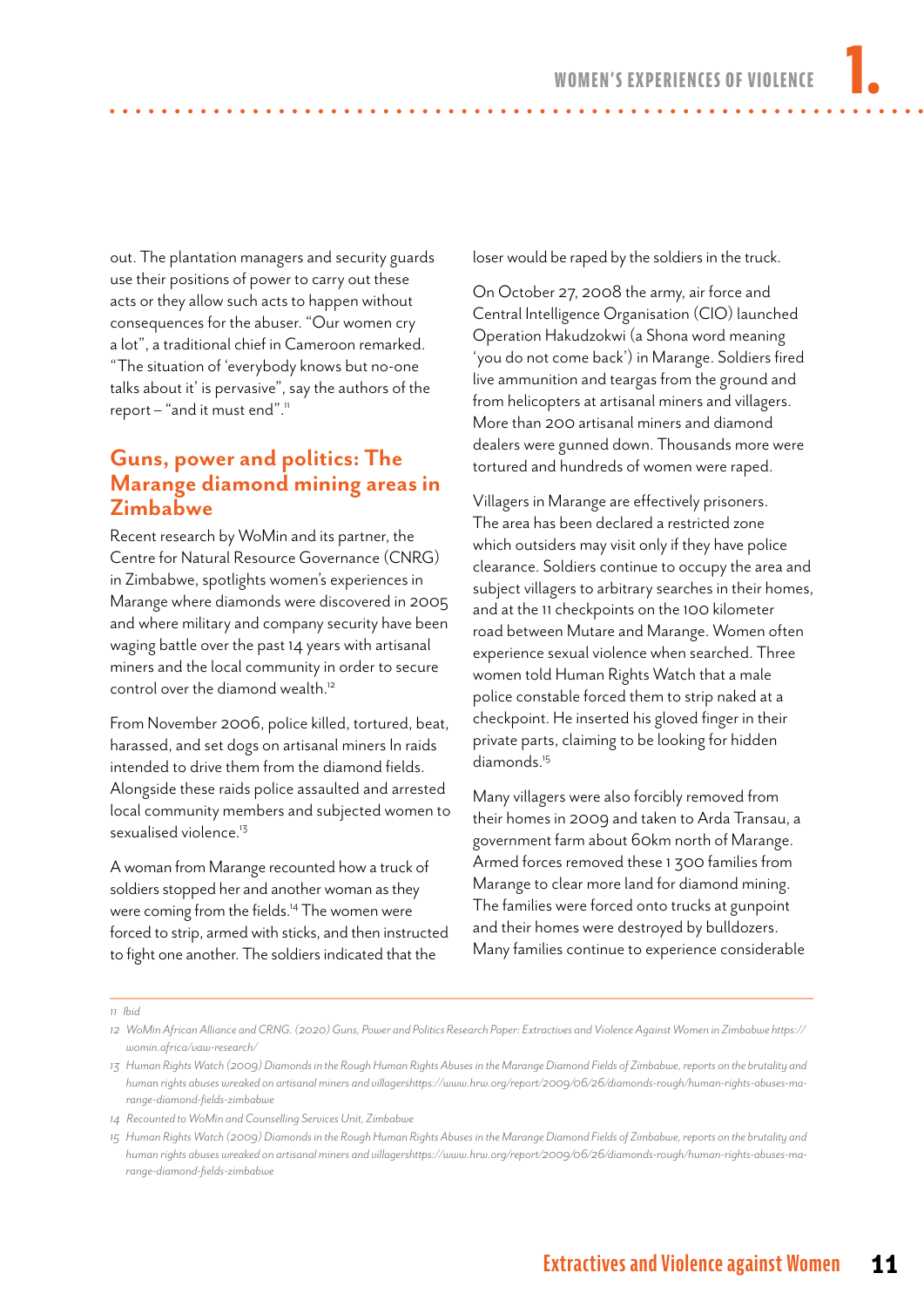hardship and violence in Arda Transau.

One of the women related her experience:<sup>16</sup>

*"[A senior military officer] told me that I had to move to Arda Transau, he pointed a gun at me in the meeting… We had no chance to take anything. We left our mapfunde, (finger millet) groundnuts and other crops in the fields."* 

The community lives in fear of reprisals if they speak out. As a second woman related:<sup>17</sup>

*"We were told not to say bad things about the government, that bad talk would get us into trouble. We are forced to say that we get food and school fees for our children, uniforms and other things even if all this is not true."* 

#### **Guns, power and politics: Sierra Leone**

Research by WoMin and two partners in Sierra Leone, Network Movement for Justice and Development (NMJD) and Women and Mining (WOME), examined extractives and violence against women in Sierra Leone.<sup>18</sup>

Since the beginning of large scale mining in the 1930s, mining companies, with help from government, politicians and chiefs have abused the rights of people and destroyed the environment.

As the Sierra Leone Truth and Reconciliation Commission pointed out, conflict over the control of the diamond industry led to the 11-year civil war which ended in 2002 and which devastated the

country, with 75 000 people killed and 1 million people displaced.

 $\begin{array}{cccccccccccccc} \bullet & \bullet & \bullet & \bullet & \bullet & \bullet & \bullet \end{array}$ 

To make way for mining, people in many communities across Sierra Leone were forced to leave the land on which they depended for their survival – land on which they grew their food, grazed their cattle and from which they got their water and firewood. Women in these communities experience the greatest hardship from this loss of land, because they are the ones who grow food, collect fuel and water, and who cook and care for their families. About 70% of the people in Sierra Leone, especially women, survive by growing their food and mining threatens this survival.

Added to these threats of survival, people living close to mines have to deal with ongoing violence from the army, police and mine security who are brought in by mining companies to protect the minerals on the land they have taken from the community. Community members who attempt to engage in artisanal mining to supplement farming activities have regular battles with the army and the police who want an end to artisanal mining. Women artisanal miners are often sexually violated. These military and security forces control the movement of the community, search people's homes, and use violence against community members. Women and girls suffer additional physical safety challenges, including sexualised violence, when security forces enter their homes and villages.

A 2018 study by NMJD highlighted that women in Kono, in the main diamond fields on the eastern side of Sierra Leone, lost access to vast areas of land they used to farm when a mining company took this land. Women in the south of Sierra Leone can

 *.*

*<sup>16 «</sup> WoMin African Alliance and CRNG. (2020) Guns, Power and Politics Research Paper: Extractives and Violence Against Women in Zimbabwe https:// womin.africa/vaw-research/*

*<sup>17</sup> ibid*

*<sup>18</sup> WoMin African Alliance and Network Movement for Justice and Development, Women and Mining. (2020) Guns Power and Politics Research Paper: Extractives and Violence Against Women in Sierra Leone https://womin.africa/vaw-research/*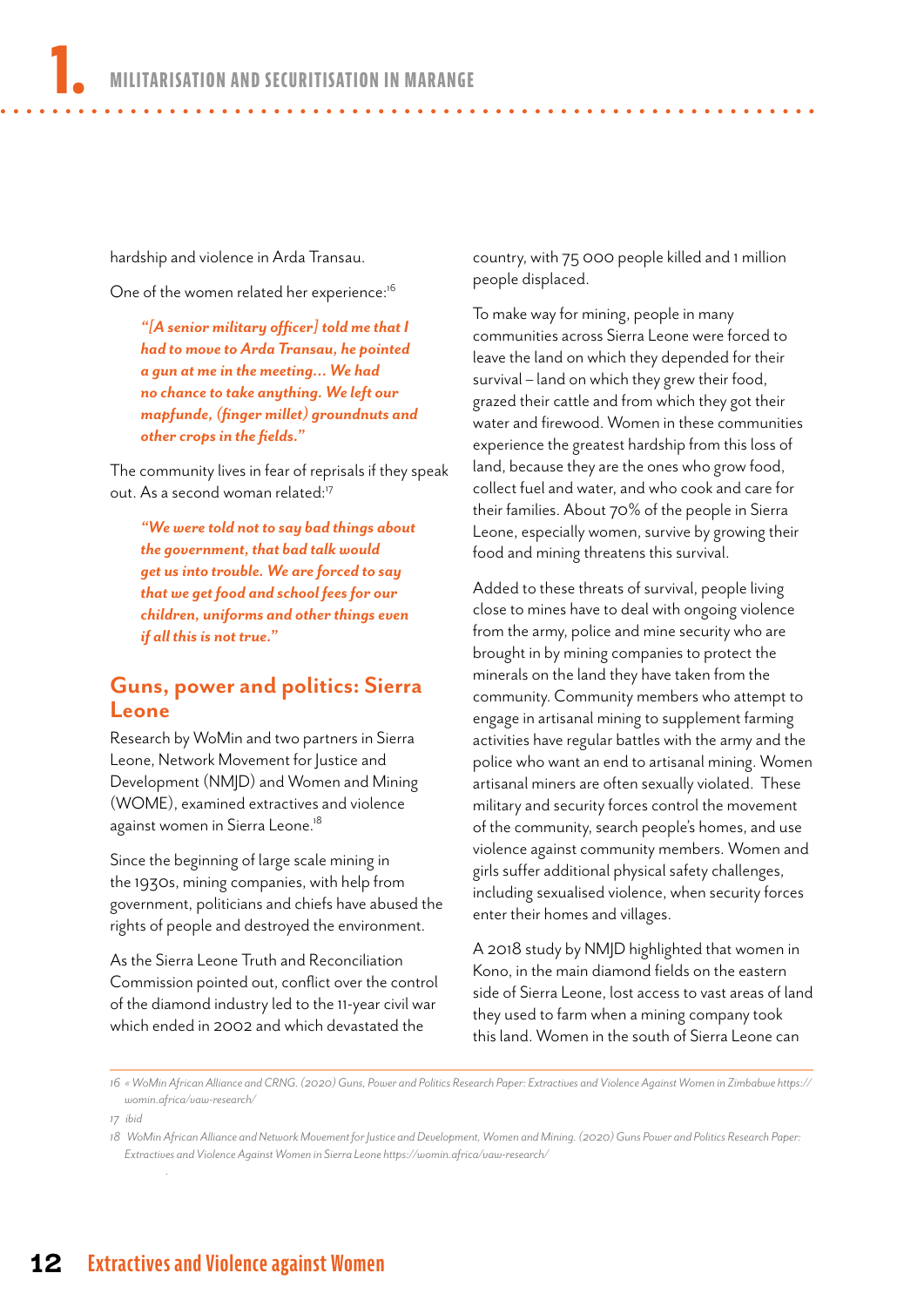no longer farm because rutile and bauxite mining companies caused serious damage to their land.

Women are further disadvantaged because they are seldom part of community discussions with mining companies, and because of this they are seldom able to speak out about how mining affects them in very particular ways. Women are kept out of such discussions because of cultural ideas that these are men's concerns and also because women's household responsibilities leave them with little time for such discussions.

Mining companies are required by law to pay compensation for damage they cause to vegetation, physical structures, water sources and other assets, but they seldom pay and when they do, compensation amounts are minimal. In the few cases where communities receive compensation women are not likely to benefit directly as it is the male members of land-owning families who handle money matters and negotiations with government and mining companies.

When communities protest against violations by mining companies, government and companies often respond with violence and even killings. On 13 December 2007, people of Koidu protested against Koidu Holdings' refusal to pay for the resettlement of people affected by the mine. Security shot at the protesters, killing two people and injuring many more. In December 2012, a woman was seriously injured, and two men were killed when police used live ammunition against protesting workers at the same Koidu Holdings.

On 17April 2012, security forces entered the iron ore mining town of Bumbuna and fired tear gas at female traders and their children in the main market. One woman was killed.

It is well known that women experience sexualised

violence when there is a greater presence of security forces and during times of war. The Truth and Reconciliation Commission estimates that 275 000 women and girls were sexually violated during the Sierra Leone civil war. Women and girls were taken by force from their homes by the warring groups. Their labour was exploited, they were raped, forced into sexual slavery and suffered acts of gross sexual violence.

Further research is needed to uncover the violence women in communities and women artisanal miners experience when the military, police and private security enter their homes and villages to protect the wealth of mining companies in Sierra Leone.

#### **Guns, power and politics: Mozambique<sup>19</sup>**

Research by WoMin and partner, Justiçia Ambiental, looked at extractives and violence against women in Mozambique.

When the Mozambique Liberation Front, FRELIMO, which fought for the independence of Mozambique, made a shift away from socialist policies in the late 1980s, this opened up Mozambique's people, their labour and the country's natural resources to multinational companies. Government saw mining as key to development of the country. However, for the people living in areas rich in minerals, mining brought devastation through the loss of land, water and forests on which their survival depended. Communities whose land is taken for commercial farming, fishing and forestry face problems similar to those of communities affected by mining.

Although the law in Mozambique provides for communities to be involved in negotiations on the use of their land, and in the determination of

*19 WoMin African Alliance, and Justiçia Ambiental. (2020) Guns Power and Politics Research Paper: Extractives and Violence Against Women in Mozambiqu[ehttps://womin.africa/vaw-research/](https://womin.africa/vaw-research/)*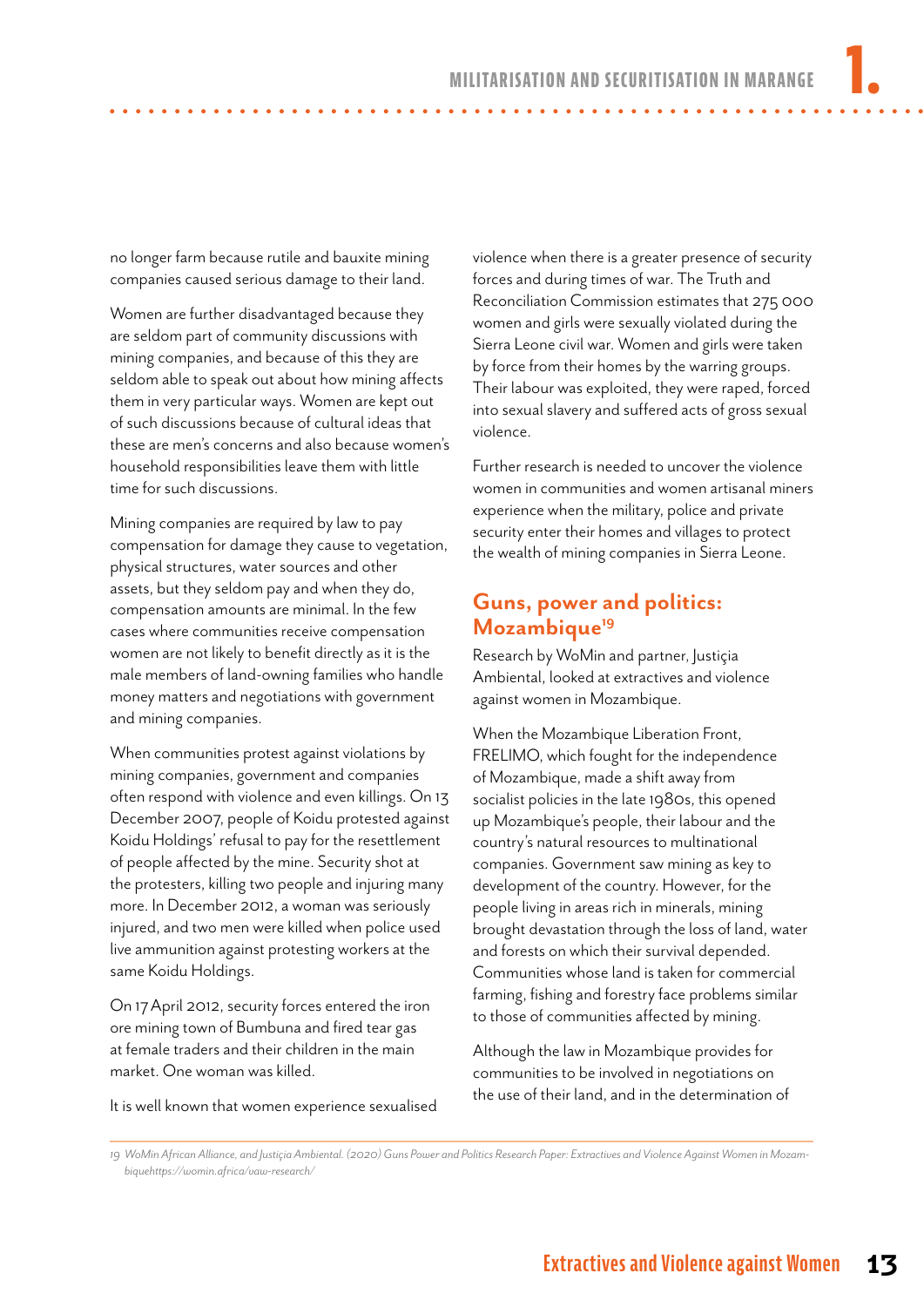compensation before mining starts up, these rights are regularly ignored. At times companies buy off or pressure community representatives and chiefs, to accept mining and low levels of compensation.

Often companies make promises they do not keep. Since most communities affected by mining and other types of extractives live in poverty, they see hope in the promises of jobs, services, and better living conditions made by the companies. These promises are never kept. Most jobs at the mines require specialised training that many community members do not have and companies are reluctant to invest in training.

Community members often face additional hardship when moved to new settlements. In many cases, basic services are lacking, land is of poor quality and farming is difficult or impossible. When families are resettled, or when they lose their land to the mines, women and girls often have to walk longer distances to provide food, and to collect water and wood. They are exposed to many risks, including rape.

When mining companies take over forests, security officials demand sexual favours before permitting women to collect wood. When the police, army or private security search women this often takes the form of sexual assault on women's bodies.

In some villages, homes and fields are enclosed within the property of a working mine, in others mines are located close by. Families enclosed within the mine or who live close to the mine suffer ill health as the air around them is thick with black smoke from mine explosions. Their rivers are polluted by mine waste, their crops are badly affected and their cattle die. Blasting from the mine shocks people's bodies and crack the walls of their houses. Women's work, defined by a gendered division of labour, expands as they take on responsibilities for the care of the sick, resulting from the mining activities. Often these communities lack proper access to health care, education and jobs.

When villages are fenced within the mine, community members may not move freely and they are under constant surveillance by the private security agents, the police and the military, who search people as they enter the mine or invade homes to search for "stolen minerals". During such searches women's bodies are violated by male police, soldiers or company security.

Government often permits private security to take action against members of communities affected by mining and at times send in the police and army to deal with community protests.

Artisanal miners have been forced to stop mining or have had to limit mining when a company enters their area. Those who attempt artisanal mining face continual harassment. In 2017, a video leaked on the internet showed police torturing artisanal miners inside a ruby mine.

With fewer livelihood opportunities available in these communities, many men leave to look for jobs in other parts of Mozambique. This causes family breakdown and greater difficulties for women left to provide for their families. To survive women do whatever is possible - some cook and clean, others run shebeens, and take up sex work - and in some situations the difficulties of surviving leads to forced marriages of young girls.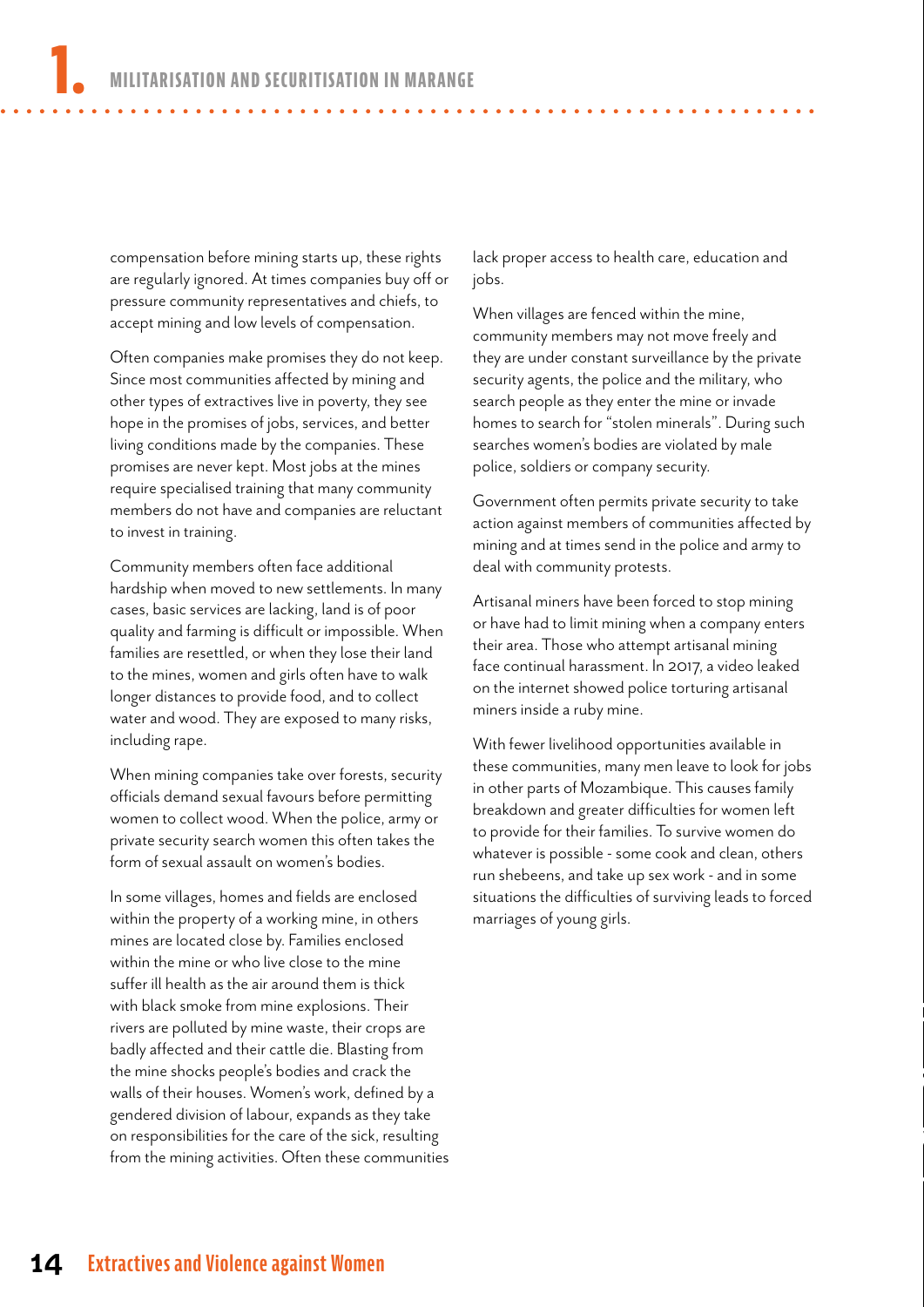*Families enclosed within the mine or who live close to the mine suffer ill health as the air around them is thick with black smoke from mine explosions. Their rivers are polluted by mine waste, their crops are badly affected and their cattle die.* 

**Extractives and Violence against Women 15**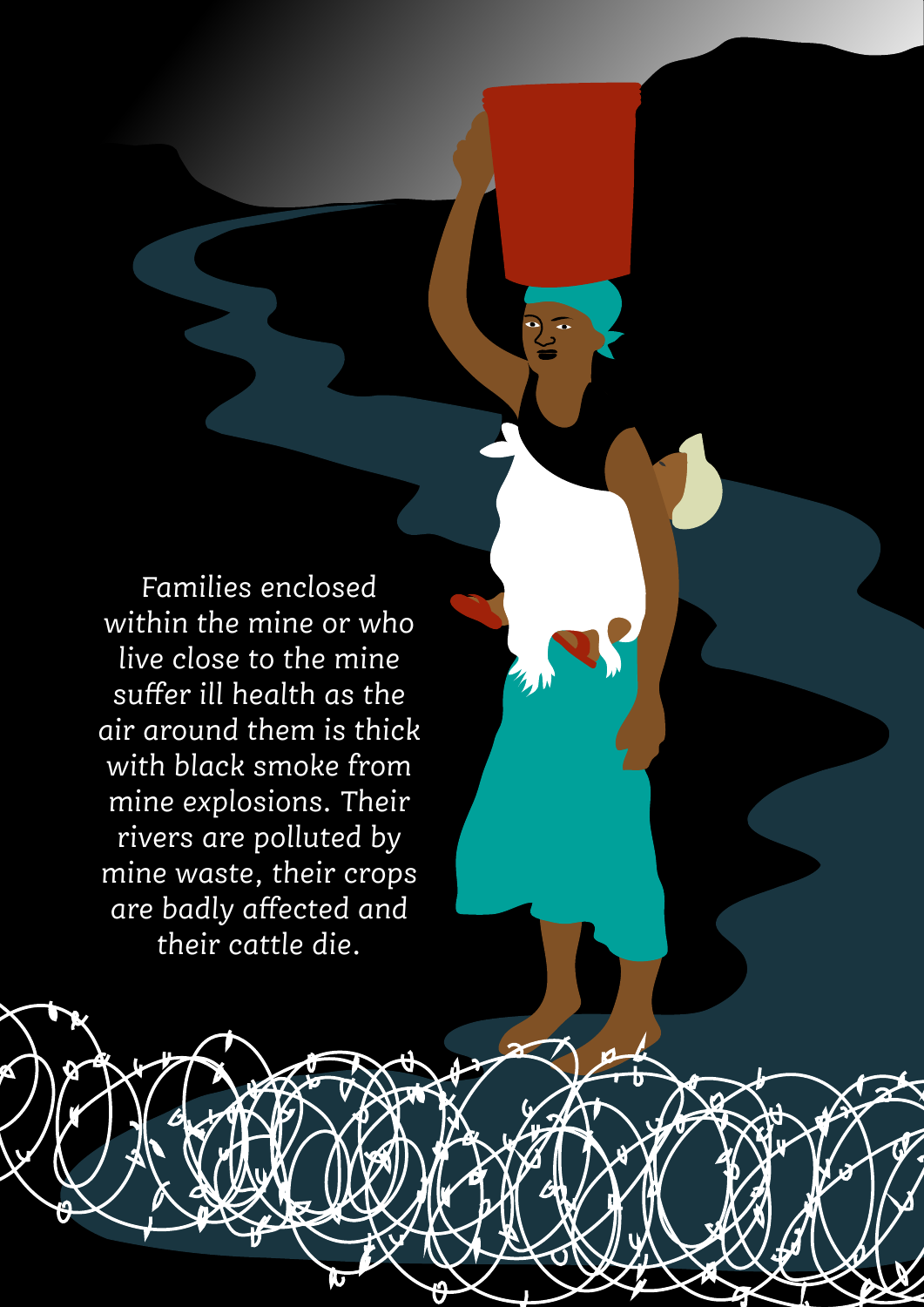*Rape survivors were offered "income-generation skills training" and "start-up" grants. In exchange for these inadequate benefits, women were expected to waive their legal rights. The entire process was inconsistent with international human rights standards, which require remedies proportional to the gravity of the abuses.*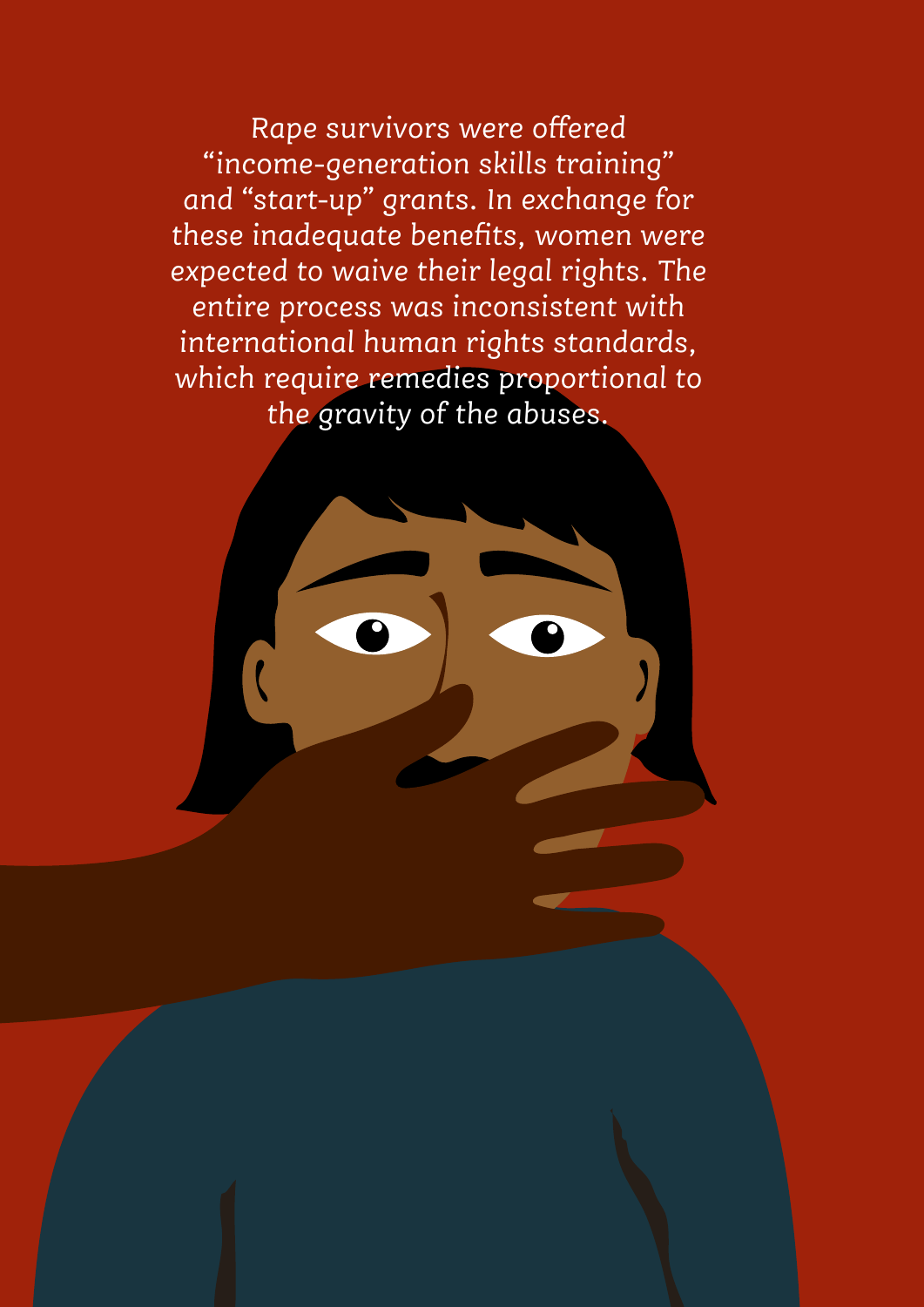## **SECTION TWO: WOMEN'S EXPERIENCES IN PURSUING JUSTICE**

**The stories of women's attempts to pursue justice when they and their communities are violated highlight how important it is to pursue alternative forms of justice. We present two cases studies to highlight this point - one from Guatemala where the Mayan Q'eqchi' community living in El Estor brought legal action against HudBay Minerals and its subsidiary HMI Nickel Inc; and one from Papua New Guinea where the community affected by Barrick Gold's Porgera mine sought justice for heinous acts of violence.** 

Both examples illustrate the callousness of systemic violence against communities seen as surplus, as not grievable and as among those who can be left to die, while at the same time highlighting difficulties at getting redress within a system stacked in favour of corporates. The Barrick case makes clear that the lives of the local people did not matter to the company. The claims made by the local community were ignored and were only given attention, inadequate as this was, when international human rights organisations intervened on behalf of the local people.

#### **Hudbay**

The Mayan Q'eqchi' community living in El Estor, Guatemala have never accepted the legitimacy of the mining concession and land rights granted by the Guatemalan Government for the Fenix nickel mining project. The concession is on their ancestral land and was granted to Hudbay without consultation. Despite community protests against the removal and resettlement of their homes, they were forcibly evicted in January 2007. During the evictions women community members were gangraped by mine security personnel.<sup>20</sup>

On 28 March 2011 a group of 11 Guatemalan women filed a lawsuit in the Superior Court in Ontario, Canada against Hudbay Minerals and its subsidiary HMI Nickel Inc, the owners of the Fenix nickel mining project.

This is one of three lawsuits – the two others against Hudbay Minerals being one by a widow whose husband, a community leader was severely beaten and killed during a protest against Fenix mine; and another by a survivor of a shooting incident at the Fenix project who is a paraplegic as a result.

All three lawsuits are ongoing. Hudbay has used stalling and all manner of tactics to delay justice. The first was to oppose the case being heard in a Canadian court. This meant it took two years to get a court ruling that the case could be heard in Canada. Two years later, in June 2015, the Ontario Court of Justice ordered Hudbay Minerals to disclose internal corporate documentation including information regarding its corporate structure and its control over its subsidiary in Guatemala. In November 2017, the 11 women travelled to Canada to give testimony as part of the

*20 <https://www.business-humanrights.org/en/hudbay-minerals-lawsuits-re-guatemala-0?page=3>*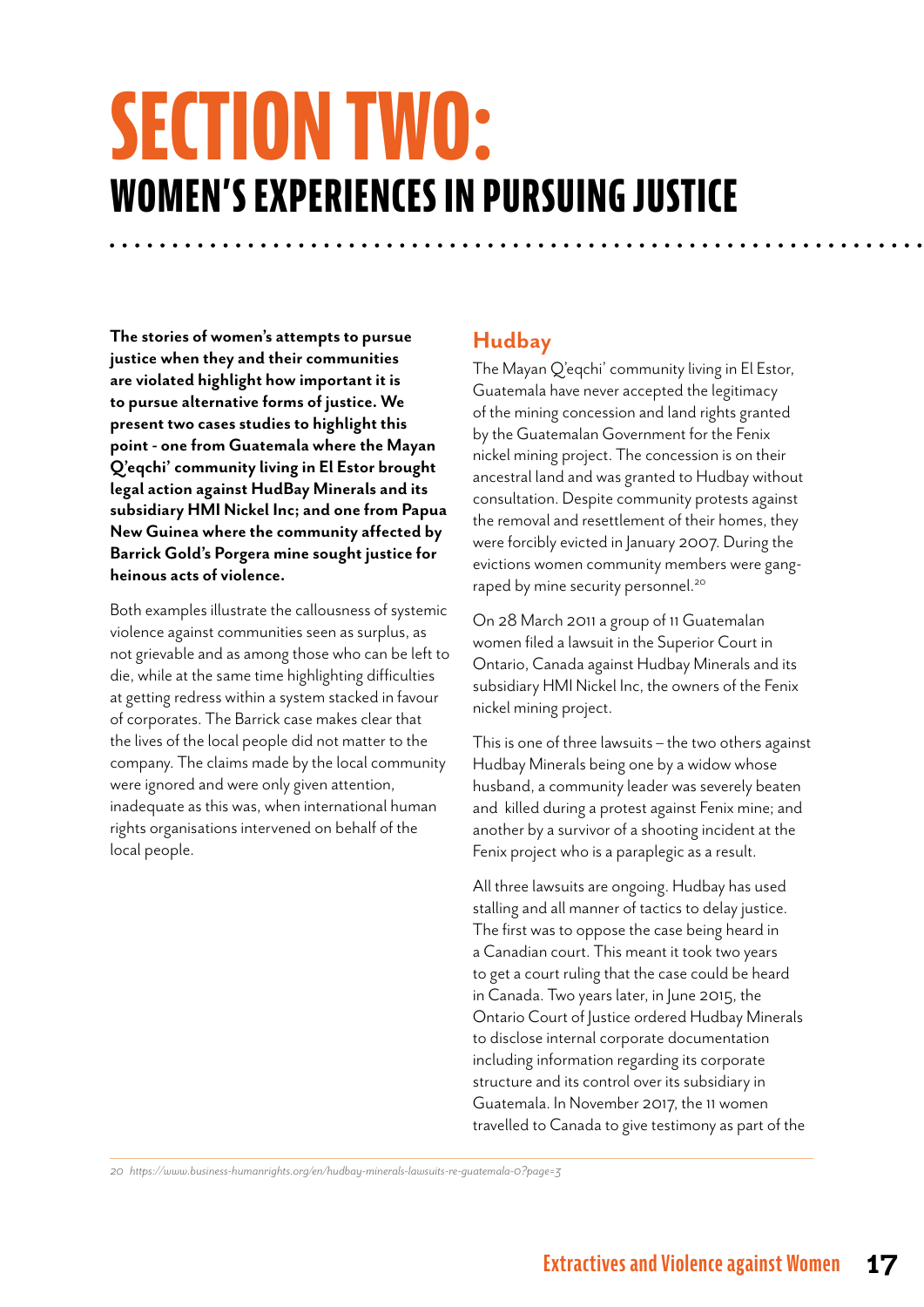ongoing discovery procedure. On 17 September 2019, the women amended the statement of claim to provide further details on the involvement of Skye Resources (now part of Hudbay Minerals) in the violent eviction of their community. On 21 January 2020, the Superior Court of Justice in Ontario ruled in favour of the women in response to Hudbay's motion to block them from amending their complaint to include further details of rapes committed by the mining security forces.

#### **Barrick**

Security guards at the Porgera mine in Papua New Guinea (PNG), raped and gang-raped hundreds of local women and girls and killed several local men.<sup>21</sup> Barrick Gold, a Canadian mining company, and the largest gold mining company in the world, has operated the Porgera gold mine since 2006. Barrick employs private security and local PNG police officers, including the PNG Mobile Police squad - a branch of the national police force with a long history of serious human rights abuses, including shootings, beatings, rape, forced evictions and burning of homes.

Without land to farm and sources of clean water, the only means of income practically available to the local indigenous communities is to scavenge for remnants of gold in the open pit or the treacherous waste dumps. Men and boys in the community have been routinely beaten, shot, and killed for entering the open pit, the dumps or simply being near the mine's property over the past 20 years. Women and girls living near the mine have been raped by the mine's security guards. Many suffer lasting physical and emotional injuries, as well as marginalisation and social isolation in their community.

A young girl panning for gold with her sister was handcuffed beaten and gang-raped by 10 armed

Barrick security guards. She was then jailed for "illegal mining" and held in custody for a week without medical treatment for the serious injuries inflicted on her. She has trouble walking today.

A woman caught by guards in the dump after her group was teargassed, was beaten, cut with a knife and brutally raped by 10 guards. She could not walk for weeks and walking still causes her pain and she can no longer have children. When her newlywed husband learnt that she had been raped, he left her. Her community has ostracised her and she has moved to another town.

Local human rights group Akali Tange Association (ATA) took up advocating against these abuses but the company ignored the local group. Barrick's CEO told community leaders in 2008 that the allegations were untrue. It was only in 2011 after investigative reports from groups like ATA, Mining Watch Canada, Human Rights Watch and Amnesty International, that the company admitted there was a problem.

In 2012, Barrick set up a "Remedial Framework" to enable rape survivors to apply for limited benefits. More than 200 women lodged complaints of rape and gang-rape although the actual number of victims was believed to be higher. Barrick claimed that it would assess each woman's needs and offer a flexible benefits package that might include financial reparations or even relocation where appropriate.

EarthRights International represented some of the women who lodged claims with the Remedial Framework. However, compensation offered was not commensurate with the abuses experienced and the Remedial Framework rejected women's request for appropriate compensation. Rape survivors were offered "income-generation skills training" and "start-up" grants. In exchange for

*21 Earthrights International. Factsheet: Abuse by Barrick Gold Corporation https://earthrights.org/wp-content/uploads/documents/barrick\_fact\_sheet\_-\_earthrights\_international\_1.pdf*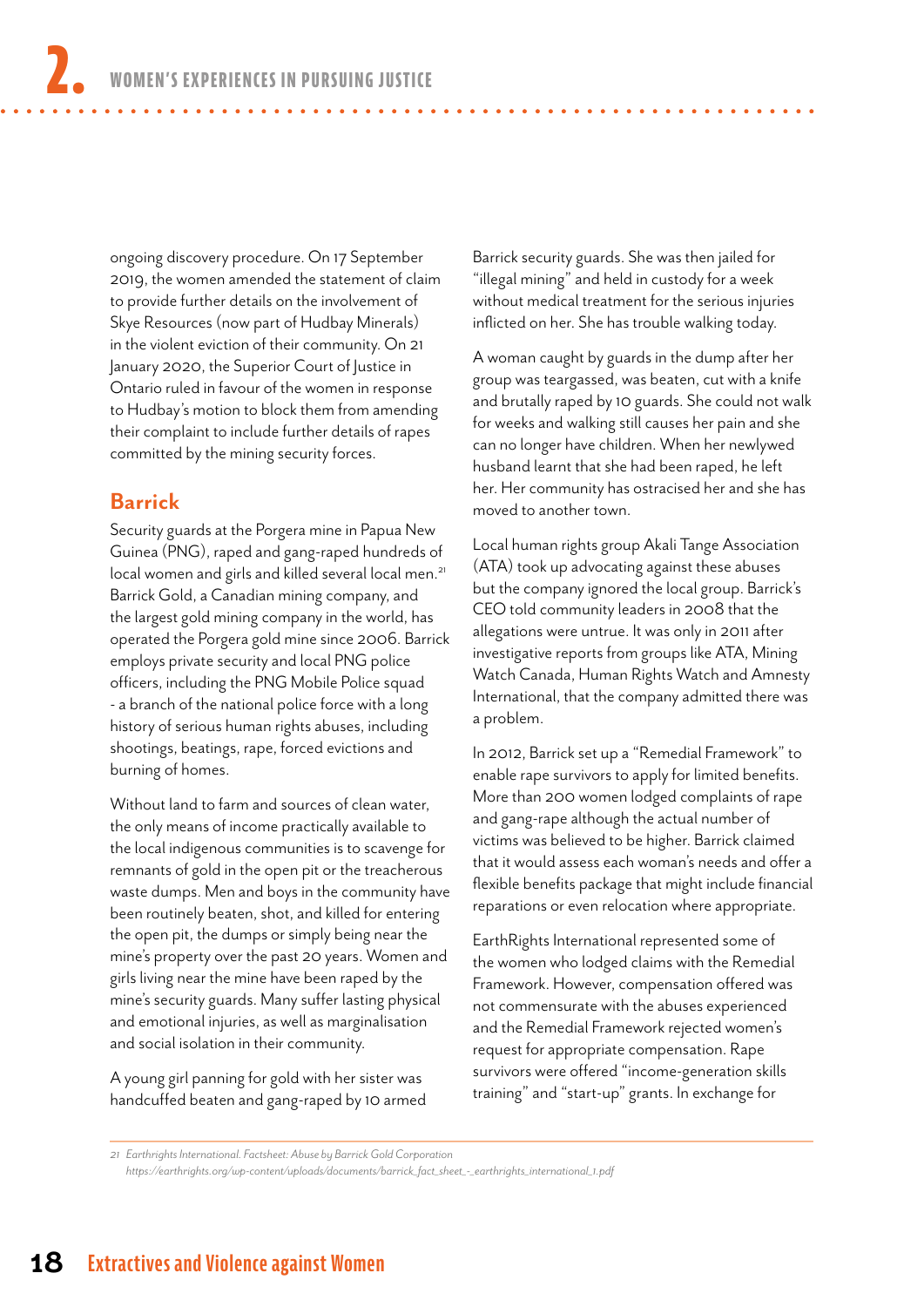these inadequate benefits, women were expected to waive their legal rights. The entire process was inconsistent with international human rights standards, which require remedies proportional to the gravity of the abuses. Eleven women represented by EarthRights International rejected offers made through the Remedial Framework.

> *Local human rights group Akali Tange Association (ATA) took up advocating against these abuses but the company ignored the local group. Barrick's CEO told community leaders in 2008 that the allegations were untrue.*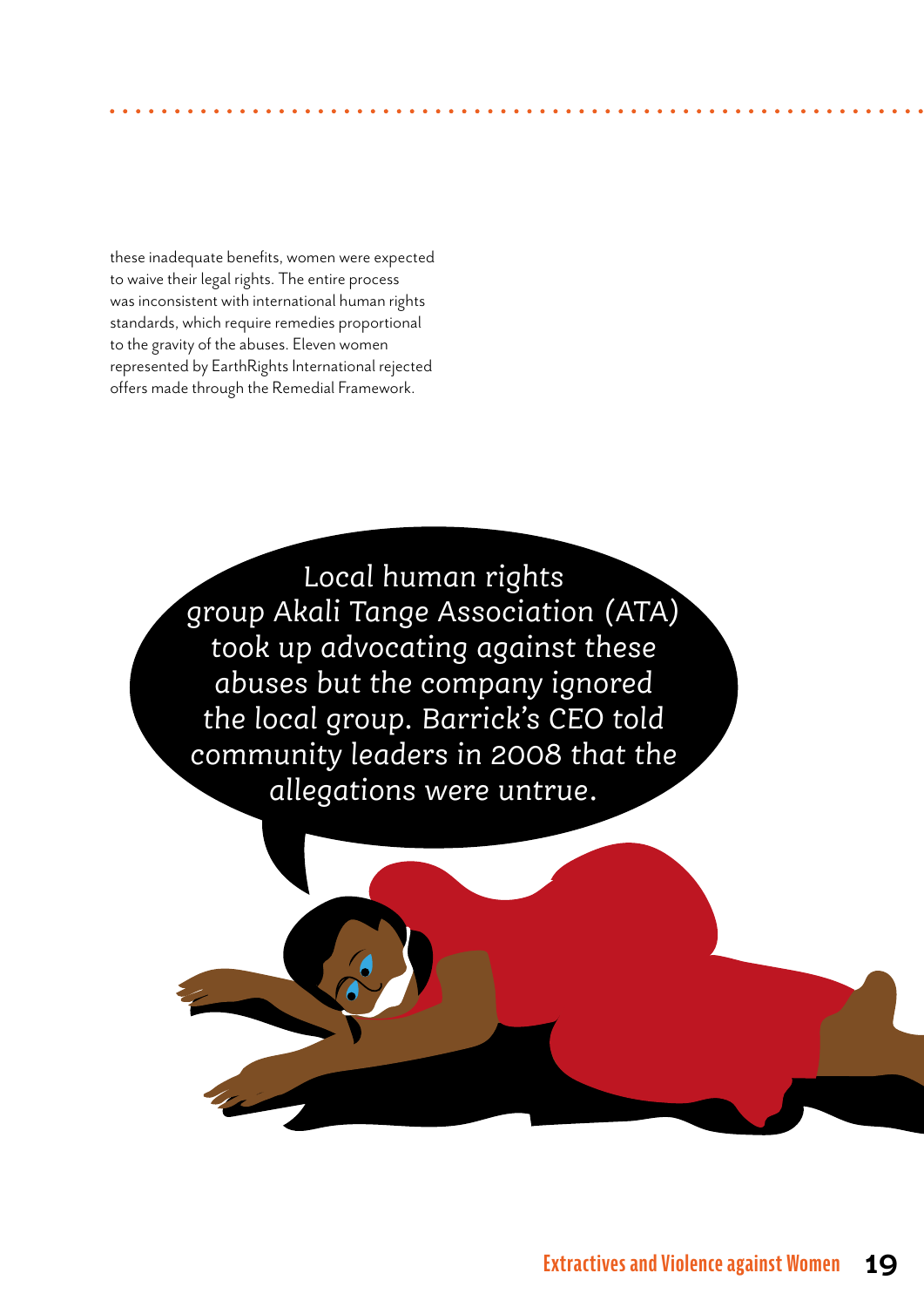*Women in peasant and working-class communities carry the double burden of oppression arising from their location in the periphery of the world, which is subject to ongoing neocolonial capitalist exploitation, and by patriarchy which serves the interests of capital and all men.*

**20 Extractives and Violence against Women**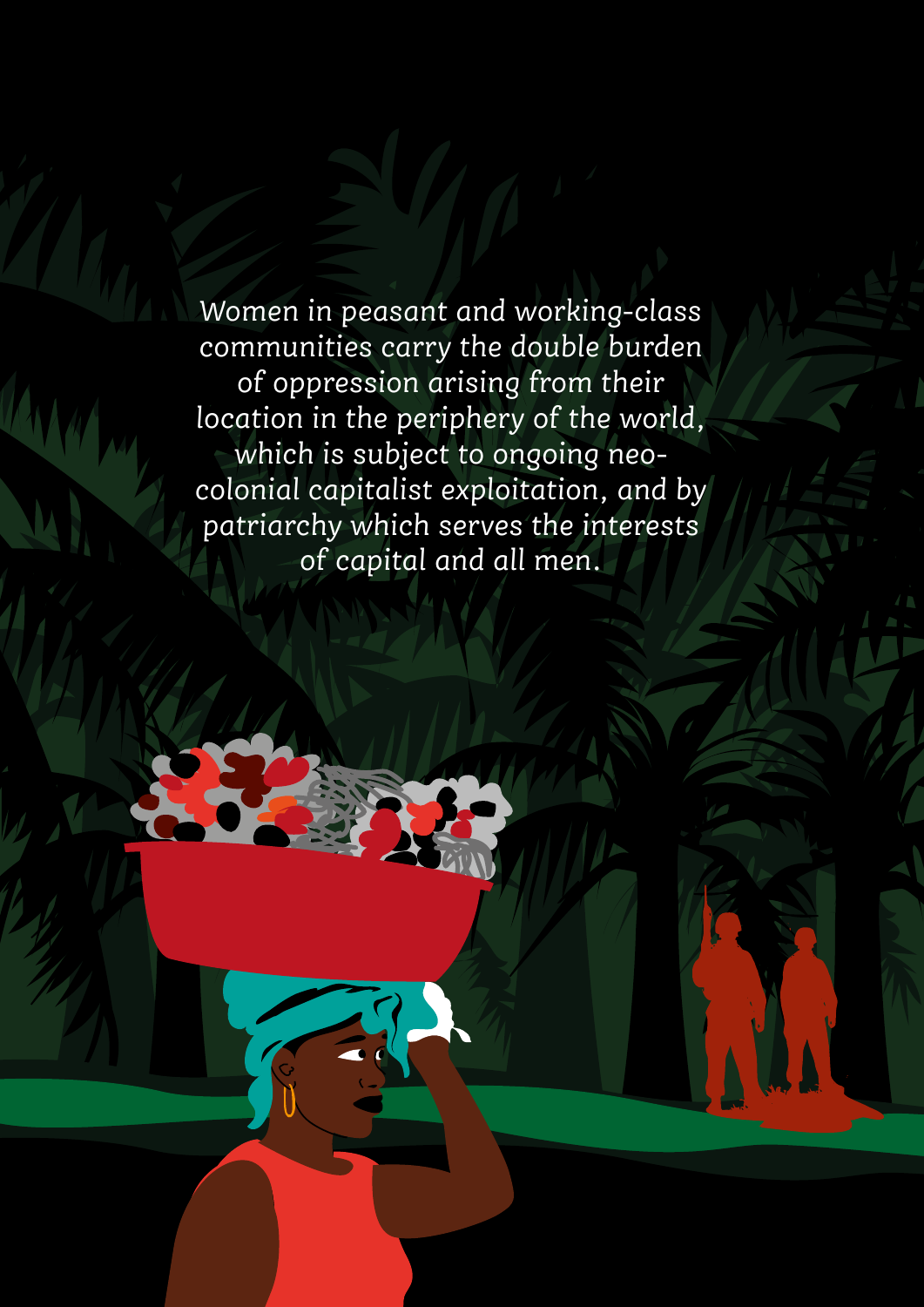### **SECTION THREE: UNDERSTANDING VIOLENCE AND A CRITICAL LOOK AT STRATEGIES TO DEAL WITH VIOLENCE**

**The experiences above highlight that armies and the police in many countries, together with company security unleash violence against poor women and their communities. WoMin's ecofeminist understanding<sup>22</sup> is that this violence is intrinsic to the capitalist system, in other words it is inbuilt, or systemic. Systemic violence goes beyond the actions of men with guns – the soldiers, the police or armed company security – and takes place in deadly, less obvious ways. Practices built into the system lead to poverty and dispossession and determines who shall live, who can be allowed to die, whose lives matter and whose lives are ungrievable.<sup>23</sup> The violence of organised abandonment<sup>24</sup> unleashed by this system determines who shall pay the costs of a system hell bent on producing maximum profits for a few.** 

This system wreaks violence against the majority of the earth's people, the ecosystems upon which all life depends, and the sustainability of the planet in order to ensure profits and wealth of an elite.

The global south has carried the costs of the wealth achieved by colonising countries of the global north. As Maria Mies highlights, the search for unlimited growth by the colonisers was only possible because the costs were carried by others - people, especially women, and nature – hitting hardest on the global south.25. Colonial power was advanced in large part through the conquest and control of the sexual and labor power of colonised women.<sup>26</sup> Federici talks about world regions marked for "near-zeroreproduction" because they are believed to be redundant or inappropriate to the requirements of capital.<sup>27</sup>

Nature and the earth, and those human beings regarded as surplus or dispensable carry the burden of the social, environmental, and economic costs, whilst capital carries few or none of the costs. Capital does not carry the costs of, for example,

*22 Mapondera, M., Reddy, T. and Hargreaves S. (2019) If another world is possible, who is doing the imagining? Building an ecofeminist development alternative in a time of deep systemic crisis. Bread and Butter Series, African Feminist Reflections on Future Economies. AWDF*

*23 Judith Butler notes that those who are deemed worthless and ungrievable can be killed off, no one will grieve, no one will notice they are gone, and they can be left to die.* 

*Verso. (2020) A philosophy of nonviolence: Judith Butler interviewed by Alex Doherty. 14 September 2020* 

*https://www.versobooks.com/blogs/4851-a-philosophy-of-nonviolence-judith-butler-interviewed-by-alex doherty?fbclid=IwAR2IOi9mgCVqGaRsuCbrlnhQhTTUfqvpWBhOA\_MlwKFHf2ocIeDcn35zsds;* 

*Verso. (2020) Judith Butler: on COVID-19, the politics of non-violence, necropolitics, and social inequality, Jul 23, 2020 https://www.youtube.com/ watch?v=6Bnj7H7M\_Ek*

*24 Ruth Wilson Gilmore uses the terms 'organised abandonment' to refer to processes whereby large sections of the population are abandoned by state and capital and have violence done to them. Democracy Now. (2020) The Case for Prison Abolition: Ruth Wilson Gilmore on COVID-19, Racial Capitalism & Decarceration. May 5, 2020https://*

*www.democracynow.org/2020/5/5/ruth\_wilson\_gilmore\_abolition\_coronavirus*

*25 Mies, M. and Shiva V. (1993) Ecofeminism. Halifax, N.S: Fernwood Publications*

*<sup>26</sup> McClintock, A. (1995) Imperial Leather: Race, Gender, and Sexuality in the Colonial Contest. New York: Routledge*

*<sup>27</sup> Federici, S (2020) Revolution at Point Zero: Housework, Reproduction and Feminist Struggle. Oakland, CA. PM Press*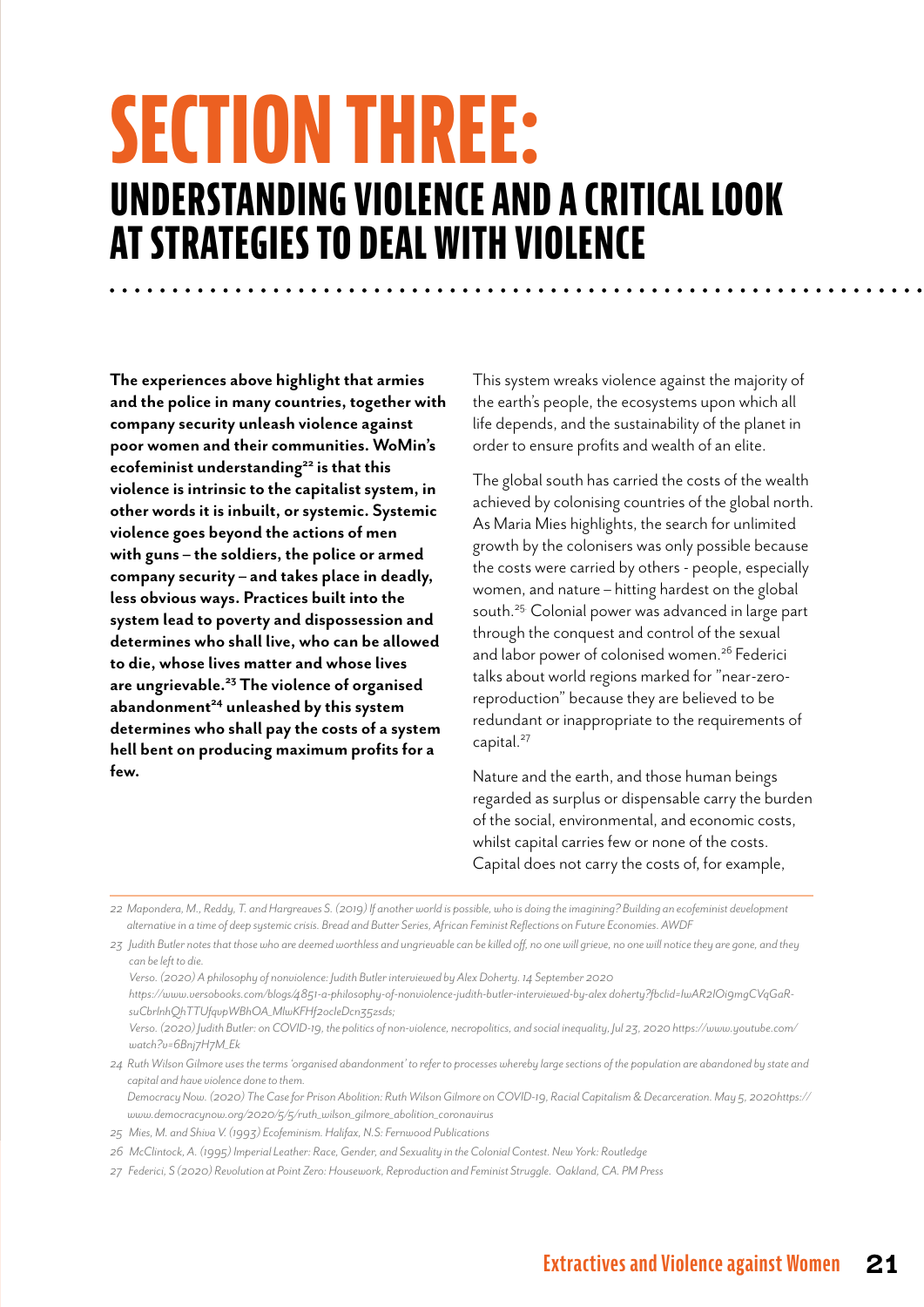clean ups after mining, fair compensation for the loss of resources and livelihoods, increases in women's unpaid labour, and the costs of destroyed health in affected communities. Extractives industries dispossess the peasantry and the working classes of land, water, forests, fisheries and minerals. Dispossession always entails violence, lies, corruption and co-optation of national elites, as well as local elites such as traditional leaders.

Women in peasant and working-class communities carry the double burden of oppression arising from their location in the periphery of the world, which is subject to ongoing neo-colonial capitalist exploitation, and by patriarchy which serves the interests of capital and all men. Women carry an additional burden of the costs of capitalism because of patriarchal relations and a sexist division of labour, where the work of social reproduction is largely relegated to women.

Social reproduction includes reproducing and maintaining human life – giving birth to the next generation as well as ensuring the day-to-day survival of human beings through the provision of food, clothing, shelter, basic safety and health care. Social reproduction involves mental, manual and emotional work, the development and transmission of knowledge, social values and cultural practices, aimed at providing the care necessary to maintain existing life and to reproduce the next generation.<sup>28</sup>

The work of social reproduction is made more difficult and thrown into crisis when extractives industries dispossess communities and devastate community life and livelihoods. Women pay the costs of cleaning up polluted ecosystems, they are forced to walk longer and further to meet the basic needs of their families, and they fall ill from the toxins and poisons they encounter when cooking with dirty fuel.<sup>29</sup>

Vandana Shiva<sup>30</sup> points out that capitalist patriarchy abuses both nature and the sustenance economy, stretching both to their limits. The earth and its resources which sustain life are destroyed, women are displaced from their livelihoods and removed from access to the land, forests, water and seeds on which they and their families and communities depend for survival. The powerful grab resources from the vulnerable and this intensifies violence. Women's deepening vulnerability as a result of extractivist land grabs and ecological exploitation makes them more vulnerable to violence.

Ecofeminists highlight that because of capitalism's focus on profits, both nature and women are dominated, land and women are deemed inferior, and treated as commodities that are expendable, and destined to be abused.<sup>31</sup> Like land, female bodies become properties of a patriarchal colonial system.<sup>32</sup>

In similar vein community feminist activists from Bolivia and Guatemala see capitalism as treating both land and women's bodies as expendable territories to be conquered.<sup>33</sup>

*https://wrm.org.uy/articles-from-the-wrm-bulletin/defending-the-body-earth-territory-an-alternative-for-social-movements-in-resistance-1/*

*<sup>28</sup> Laslett and Brenner, 2006 in WoMin paper…*

*<sup>29</sup> WoMin papers: Mapondera, M., Reddy, T. and Hargreaves S. (2019) If another world is possible, who is doing the imagining? Building an ecofeminist development alternative in a time of deep systemic crisis. Bread and Butter Series, African Feminist Reflections on Future Economies. AWDF WoMin Africa Alliance. (2020) Concept note on development alternatives* 

*<sup>30</sup> Mies, M. and Shiva V. (1993) Ecofeminism. Halifax, N.S: Fernwood Publications*

*<sup>31</sup> von Werlhof, C. (2007) No critique of capitalism without a critique of patriarchy! Why the Left is no alternative.Capitalism Nature Socialism, 18(1), 13-27*

*<sup>32</sup> DA Silva, MI. (2013) Narratives of Desire: Gender and Sexuality in Bugul, Aidoo and Chiziane. A Dissertation Presented to the Department of Comparative Literature and the Graduate School of the University of Oregon in partial fulfillment of the requirements for the degree of Doctor of Philosophy*

*<sup>33</sup> González, TP. (2016) Defending the body-earth territory: an alternative for social movements in resistance. World Rainforest Movement, Bulletin 226, 20 October 2016*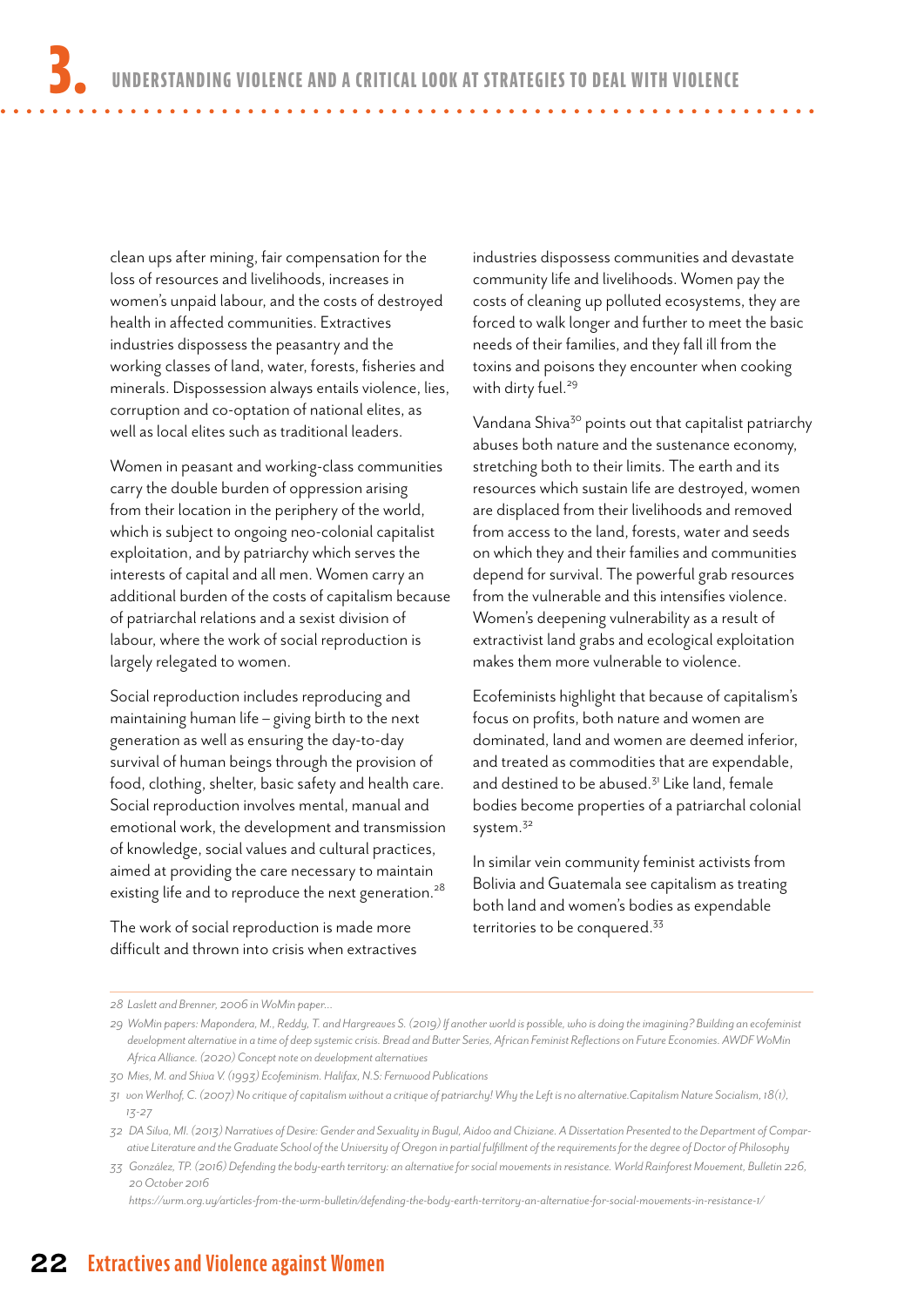#### **Searching out strategies**

As we search for ways of working with women in communities who are dealing with the violence of dispossession, as well as the violence of rapes and murders perpetrated by state and company militia and security, there are lessons to be drawn from the above critical understandings.

We need legislation and state and company adjudication processes while understanding that these exist within the predatory capitalist system which "lets some die" and that the legal system is set up in ways that privilege multinational companies, the rich and the powerful. We need to find ways to help build the power of women in communities so that they may use these processes to hold states and companies to account. However we need to go beyond what exists to find ways to ensure transformational justice, which enables the reduction of violence and the eventual eradication of acts of violence against women's lives and bodies.

Ecofeminist understandings that violence is intrinsic to a violent extractivist model of development enable the development of transformative organising approaches and alternative visions. This is in contrast to mainstream responses to violence against women which often individualise the problem and the solution, offering women individual treatment or casting justice solely in legal terms.

Violence against women was, as Maria Mies notes,<sup>34</sup> the first issue which mobilised women in the 1970s with the upsurge of the women's liberation movement. Women took action around the many forms of violence experienced in their homes, communities and streets. Take back the night marches highlighted that women are not free to walk in their neighbourhoods because of the ever present danger that men would rape them. Women supported each other through counselling and the

setting up of shelters for battered women.

While the violence WoMin is concerned with is not perpetrated by individual men in households and communities but emanates directly from the state and corporates, there are perhaps still lessons that can be gleaned from the ways in which feminists have dealt with violence against women at household and community levels, whilst still recognising the systemic roots of such violence.

The activism of the 1970s resulted in shifts in awareness and understanding as more women spoke out about the violence they experienced. More women became aware that it is not their fault, that the problem is to do with power dynamics within patriarchal relations wherein men are privileged and women subordinated.

Sexual harassment at work came to be defined as a problem and not just "men being men" and "having fun" they were entitled to. Rape in marriage came to be defined as a criminal act and not simply the right of a husband to take what was legally his. Women's right to consent was asserted, that if a woman says no it means no and men should listen.

Women's right to bodily autonomy was asserted and accepted as a right at various levels of policy and law. Significant as these gains are, both in terms of awareness that women should not be abused and in terms of legal changes which meant that women could lay charges and take perpetrators of violence against them to court, violence against women has not abated. As recent UN statistics on VAW show, globally, 35 per cent of women have experienced physical and/or sexual intimate partner violence, or sexual violence by a non-partner.

Statistics also reveal that globally many women do not report the violence they experience. Less than 40 per cent of the women who experience violence seek help of any sort<sup>35</sup>. Among the reasons are that

*35 UN Women. (2021) Fact and Figures: Ending Violence against Women* 

*<sup>34</sup> Mies, M. and Shiva V. (1993) Ecofeminism. Halifax, N.S: Fernwood Publications*

*https://www.unwomen.org/en/what-we-do/ending-violence-against-women/facts-and-figures*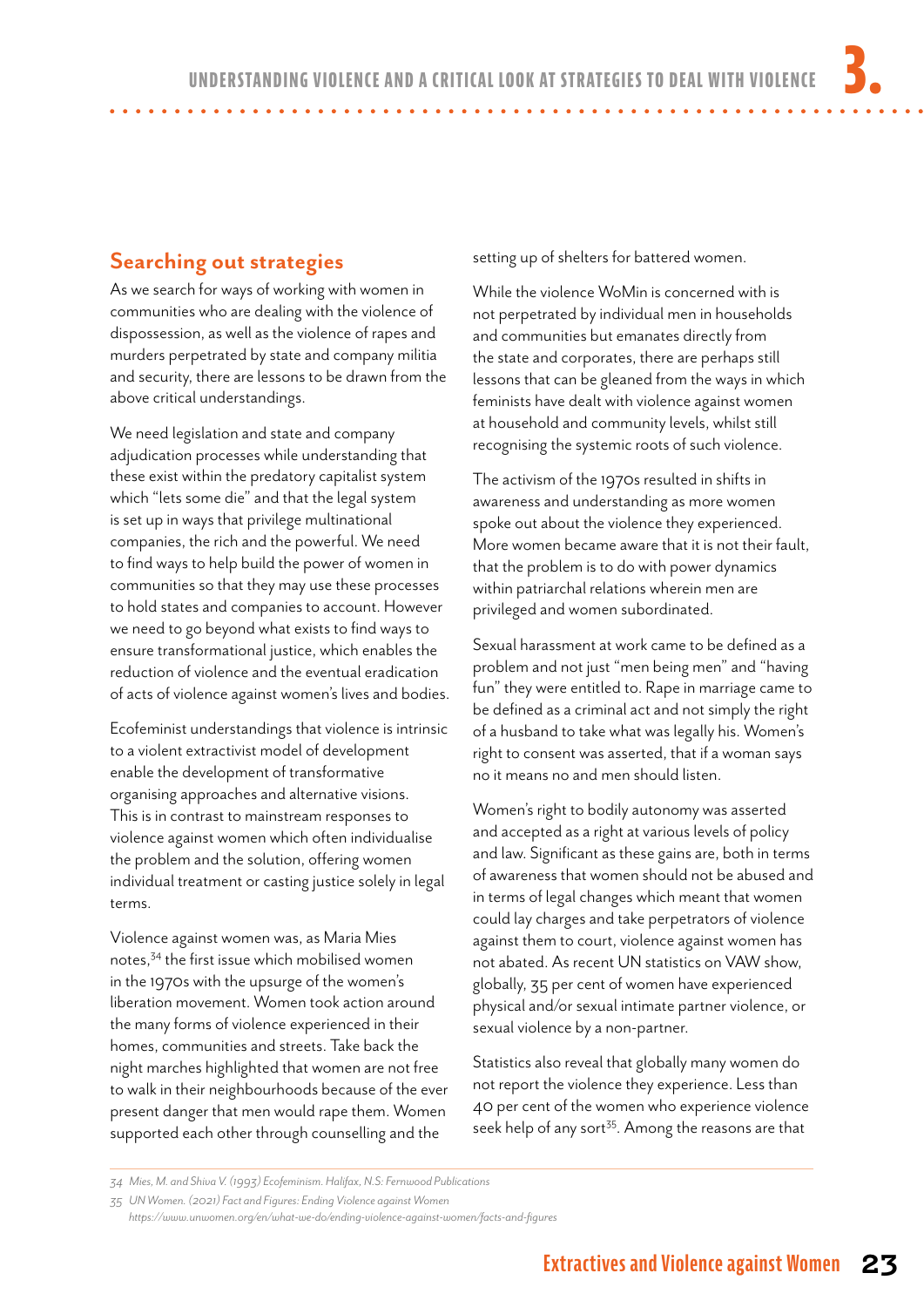$\begin{array}{cccccccccccccc} \bullet & \bullet & \bullet & \bullet & \bullet & \bullet & \bullet & \bullet & \bullet \end{array}$ 

women often face secondary victimisation when they do speak out – from families, communities, the police and the courts.

Perhaps the key shortcoming in mainstream feminist approaches, as Gillian Walker $3^6$  argues, is that there was a shift away from political movement led approaches to de-politicised legally defined approaches. This shift took place in the 1990s with the rise of what are referred to as femocrats – that is feminists entering state and UN arenas with critical mass. This greater engagement with and within state processes aimed at increased counselling, shelter and legal supports for women who had experienced violence at the hands of intimate partners or other individual men. However alongside these additional supports came a depoliticisation of the issues. In order to ensure they made gains in state directed advocacy, feminist organisers depoliticised their language.

In order to be accepted within technical legal and policy processes, feminist organisers watered down their language and their demands. And for many their entire focus became this new terrain of state feminism. This meant that gains of laws on rape and domestic violence, in training of police and magistrates were made alongside losses. The resulting losses were an undermining of transformative organising and movement building as strategies to address violence against women.

Among recent challenges to state led and legal remedies to violence against women are challenges by feminists from the USA such as Angela Davis, Ruth Wilson Gilmore and Mariame Kaba.

Angela Davis<sup>37</sup> notes that the major strategy of

the women's movement has been criminalising violence against women, that is to make sure there are laws which enable women to get the criminal justice system to act in cases of violence. Angela Davis asserts that this strategy will not end violence against women, just as imprisonment has not ended crime in general. Davis notes that a great challenge for feminists is how to work with the contradiction that while legal remedies are necessary, these remedies rely on punishment within institutions that promote violence and are located within states which act violently against people, especially people of colour, the poor and the marginalised.

WoMin's analysis echoes these ideas. How do women take action and seek legal or other justice responses when the very state they are asked to report to and search for assistance and justice is the main perpetrator of VAW where they reside and work?

Angela Davis notes the need to develop an approach that relies on political mobilisation rather than legal remedies or social service delivery, and which simultaneously develops temporary and long-term solutions to violence based on an awareness that global capitalism, global colonialism, racism, and patriarchy shape violence against women of colour.<sup>38</sup>

Angela Davis challenges us to think of transformative justice that can create a more just, human community and relations that allow us to flourish as opposed to being caught up in a cycle of revenge and retribution. She points out that retributive justice and vengeance is the impulse of the state which we have internalised: "We don't ask

*38 ibid*

*<sup>36</sup> Walker, Gillian. (2003). "The Conceptual Politics of Struggle: Wife Battering, the Woman's Movement and the State." In Studies in Political Economy: Developments in Feminism, 2nd ed., edited by C. Andrews. Toronto: Women's Press.*

*<sup>37</sup> Davis, A. (2000) The Color of Violence Against Women, keynote address at the Color of Violence Conferencein Santa Cruz. Colorlines, Vol.3 no.3, Fall 2000 http://www.arc.org/C\_Lines/CLArchive/story3\_3\_02.html*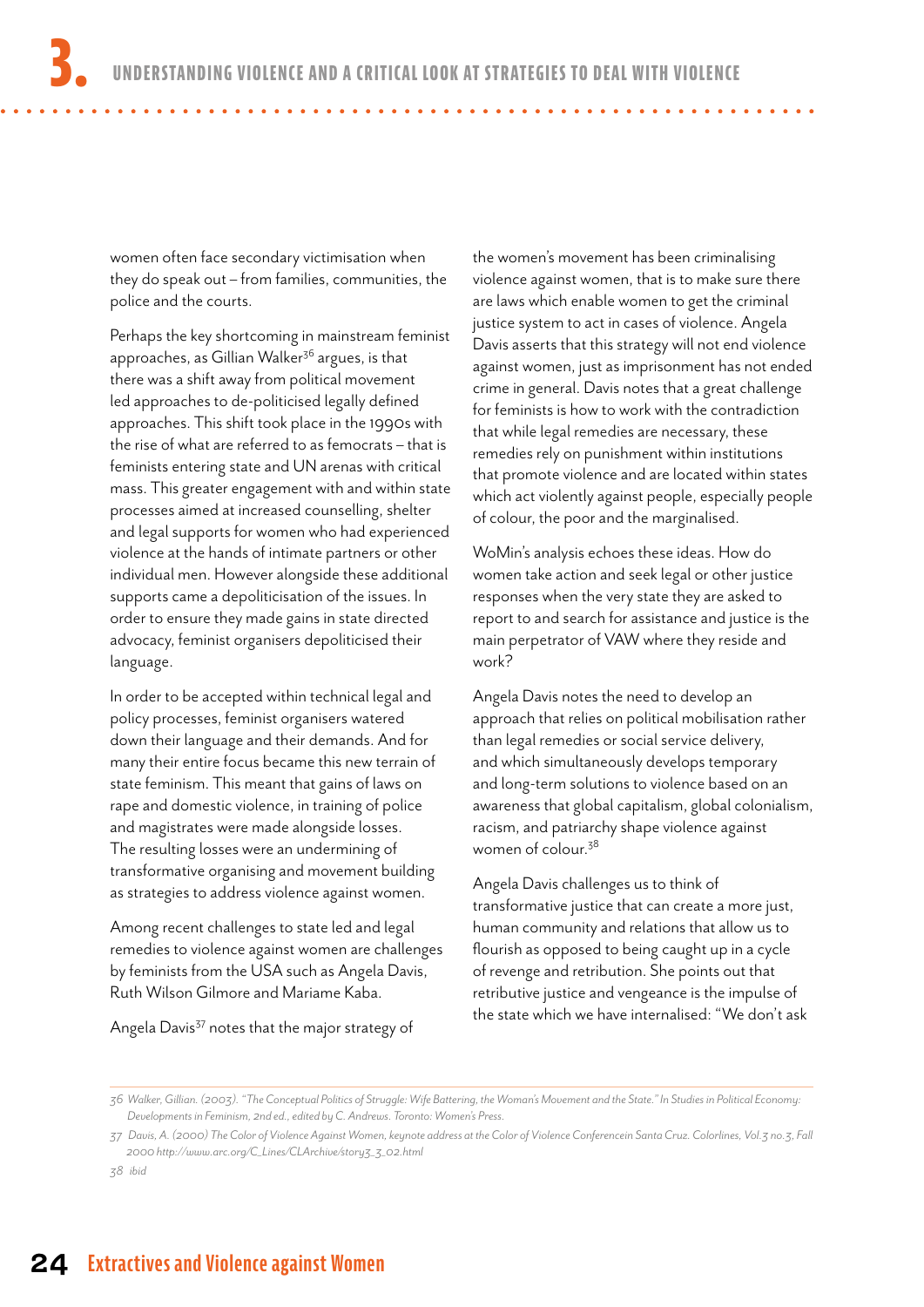$\sim$   $\sim$   $\sim$ 

how can we make this relationship better, we ask how can we hurt them".<sup>39</sup>

It is clear that existing solutions do not work in the long term or take us in the direction of reducing violence against women. More shelters, and better legislation for women who are victims of violence have not succeeded in significantly reducing violence against women. As Hall<sup>40</sup> points out this is because state services, particularly the criminal justice system, reproduce the structural inequalities and violence that enable violence against women. While the importance of these services for women's wellbeing and safety must not be ignored, neither must their gaps, exclusions, and inadequacies.

Most notably a service approach does not address structures of violence that support and promote individual and collective expressions of violence. As True<sup>41</sup> notes, women's vulnerability to violence is conditioned and heightened by global political economic structures. Economic globalisation and neoliberal policies have increased poverty, intensified the exploitation of labour, drastically limited health and other social services with repercussions for women's sexual and reproductive rights, and these policies exacerbate violence against women. Within this scenario of increased social and economic inequality, violence against women has increased with some women experiencing more pernicious forms of violence than others.

that violence against women in the home must be understood through violent structural inequalities based on race and class. In WoMin's perspective, the experience of women impacted by mining and other extractives activities similarly leaves women and their families without the means to survive and reproduce themselves. Dispossessions and losses place enormous stresses on families and given the patriarchal foundations of the majority of communities, violence and frustration is often directed to the bodies of women and girl children.

As Hall<sup>42</sup> notes and as Angela Davis alludes, being aware of the state as an agent of violence does not preclude feminists from demanding legislative change and services for women who experience violence. Hall refers to the Sisters in Spirit campaign in Canada, which while it is based on an awareness of the ongoing colonial violence of the Canadian state against people of the first nations, at the same time it demands protection from that state for individual acts of violence that emanate from these structural relations. This is not a contradictory position, notes Hall, but is rather a complex one that must be pursued for the safety and dignity of the women most marginalised by state violence, inside and outside its borders.

Two examples of organisations in the USA searching for nonviolent ways to address violence against women are INCITE, a network of radical feminists of color, organising to end state violence and violence in homes and communities; and Sista to Sista, a collective of working class Black and

#### True draws on Kimberlé Crenshaw who argues

*<sup>39</sup> Dream Defenders. (2020) Sunday School: Unlock us, Abolition in our Lifetime. Zoom talk with Angela Davis. 14 June 2020 https://www.facebook. com/DreamDefenders/videos/615123319385564/*

*<sup>40</sup> Hall, RJ. (2014) "Feminist Strategies to End Violence Against Women", in The Oxford Handbook of Transnational Feminist Movement, edited by Rawwida Baksh and Wendy Harcourt. Oxford Handbooks Online https://www.oxfordhandbooks.com/view/10.1093/oxfordhb/9780199943494.001.0001/oxfordhb-9780199943494-e-005*

*<sup>41</sup> True, J. (2014). "The Political Economy of Violence Against Women: A Feminist International Relations Perspective", in Australian Feminist Law Journal, 32, 39-59* 

*<sup>42</sup> Hall, RJ. (2014) "Feminist Strategies to End Violence Against Women", in The Oxford Handbook of Transnational Feminist Movement, edited by Rawwida Baksh and Wendy Harcourt. Oxford Handbooks Online https://www.oxfordhandbooks.com/view/10.1093/oxfordhb/9780199943494.001.0001/oxfordhb-9780199943494-e-005*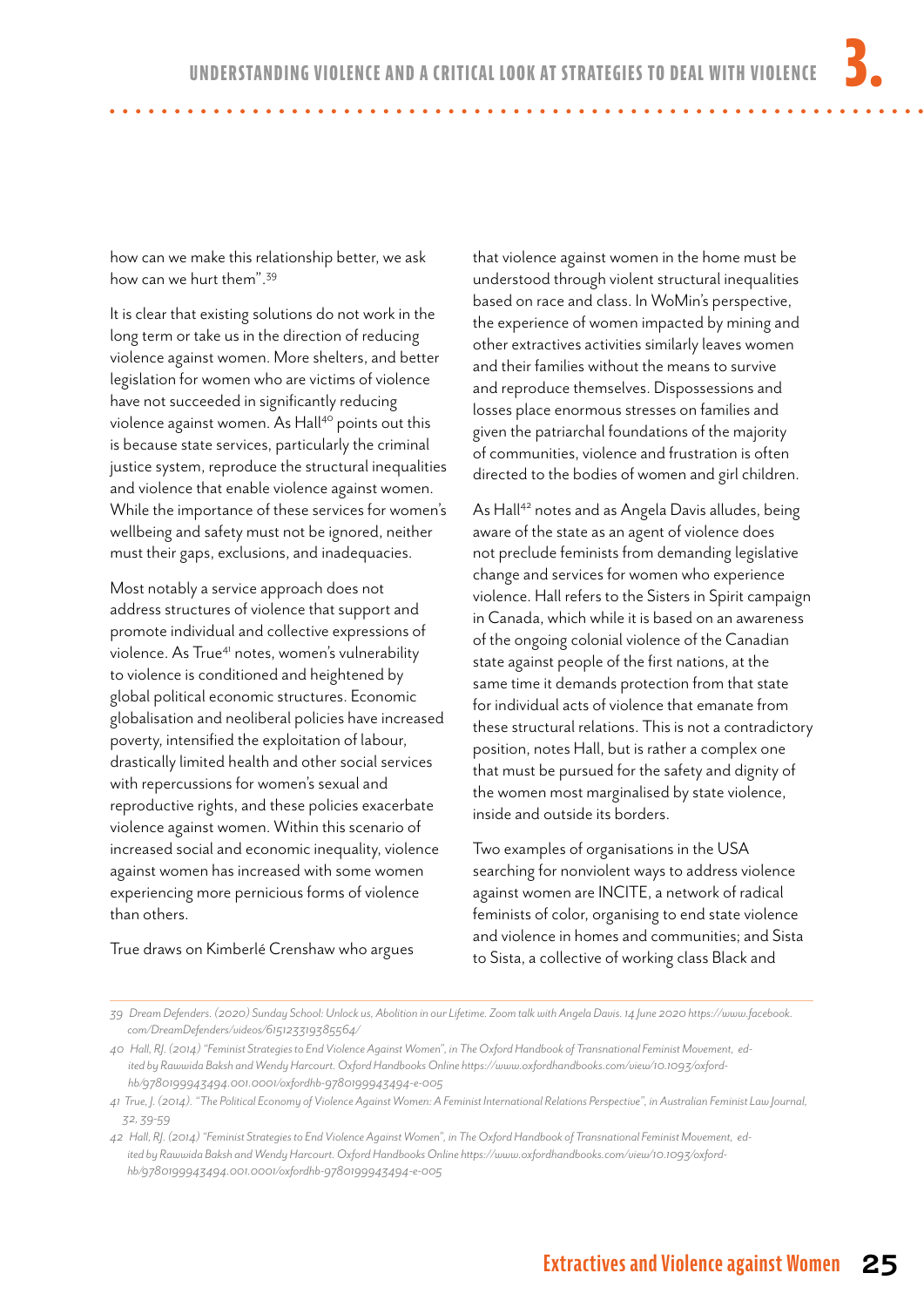Latino women in Brushwick, Brooklyn, New York, which works to build a society based on liberation and love.<sup>43</sup> INCITE's statement of purpose sets out the following:

*"We seek to build movements that not only end violence, but that create a society based on radical freedom, mutual accountability, and passionate reciprocity. In this society, safety and security will not be premised on violence or the threat of violence; it will be based on a collective commitment to guaranteeing the survival and care of all peoples."<sup>44</sup>*

Sista to Sista's anti-violence model is based on community engagement and education. As an alternative to turning to the police for safety, Sista to Sista operates a Freedom School for young women and organises Sista's Liberated Ground, an area where violence is not tolerated. Women from the organisation built a public awareness campaign around the ground and inaugurated the space on July 28, 2004, at a block party at which community members were asked to sign an anti-violence pledge.<sup>45</sup>

*43 Ibid.* 

*44 INCITE. (2006) Color of Violence: The Incite! Anthology. Cambridge: South End Press.*

*45 Sista II Sista. (2006) "Sistas Makin' Moves: Collective Leadership for Personal Transformation and Social Justice." In Color of Violence: The Incite! Anthology, edited by INCITE, 196–207. Cambridge: South End Press.*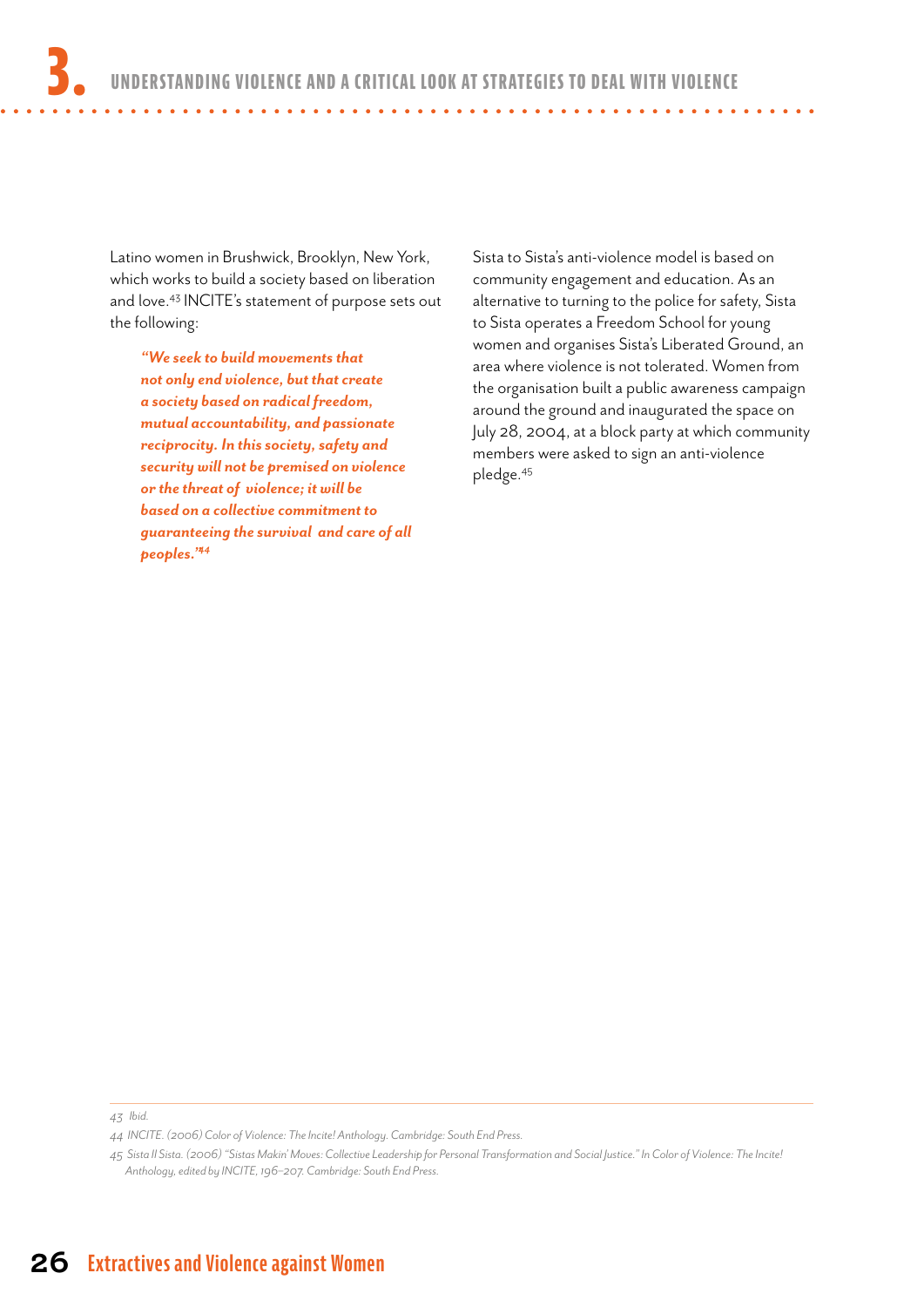*We seek to build movements that not only end violence, but that create a society based on radical freedom, mutual accountability, and passionate reciprocity. In this society, safety and security will not be premised on violence or the threat of violence; it will be based on a collective commitment to guaranteeing the survival and care of all peoples.* 

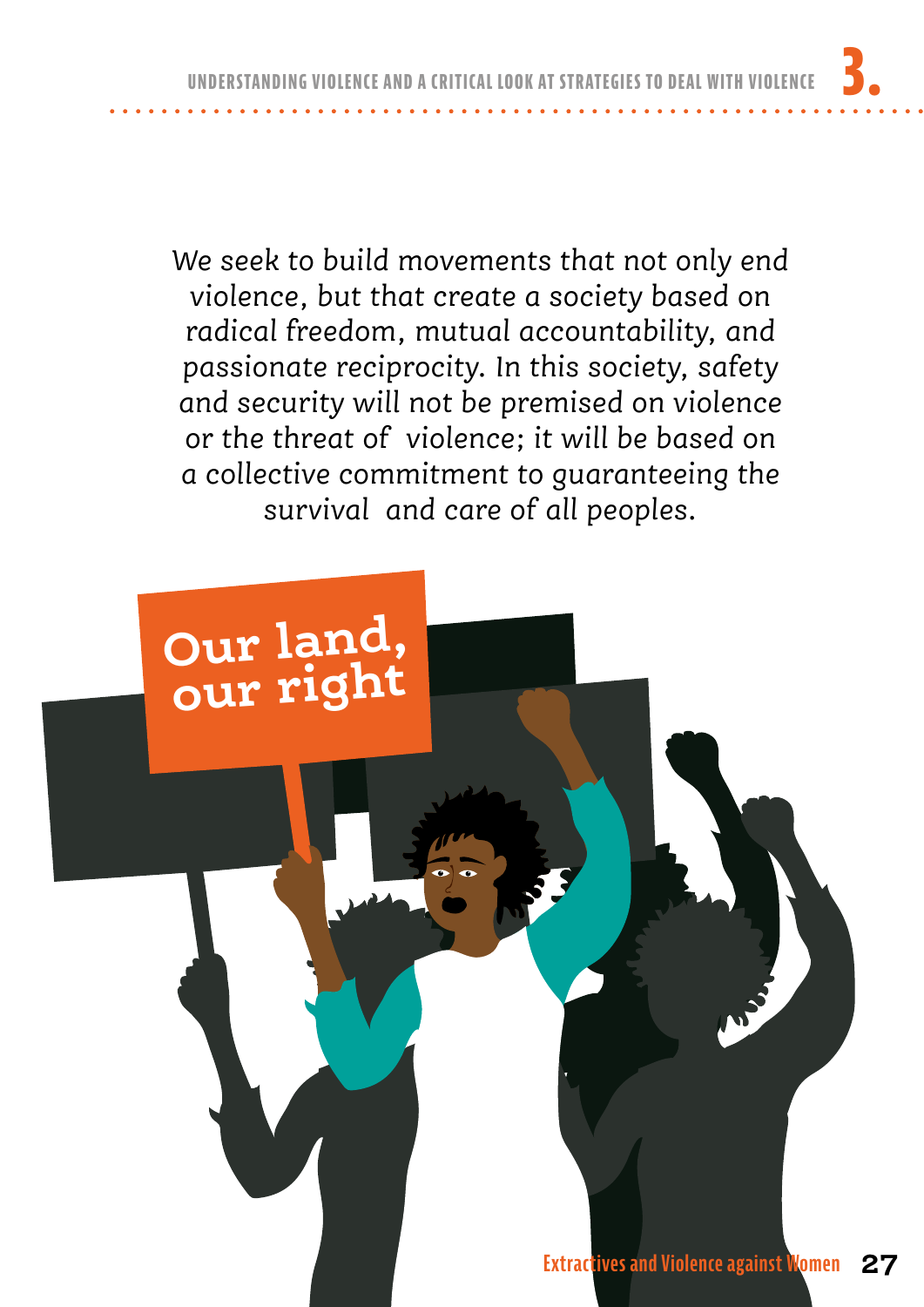*WoMin believes that action for redress needs to be led by the most affected. WoMin therefore works with its allies to build women's power and to support women and their communities to deepen their struggles against extractives.* 

**28 Extractives and Violence against Women**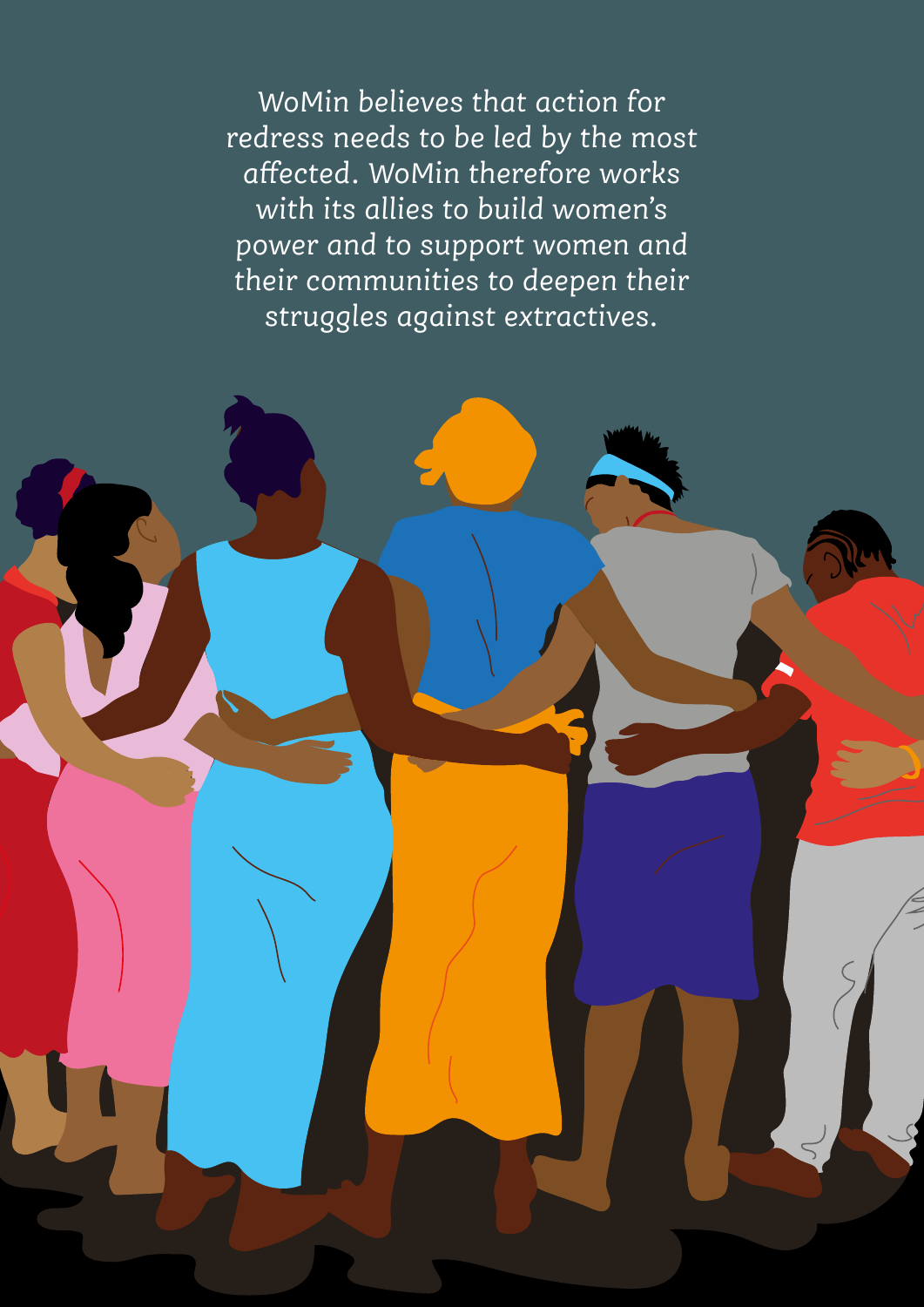## **SECTION FOUR: WORKING ON ALTERNATIVES**

**The Barrick and Hudbay cases referred to previously in this paper pursue justice within the bounds of the law and in terms of remedial and compensation frameworks offered by corporations. These responses have a definite place in the work to press for the accountability of offending corporations. However, WoMin with other ecofeminists point out that violence against women is linked to systems of class and patriarchal oppression; and that change is needed to structures of oppression while at the same time addressing the immediate effects through counselling, breaking the silence, and enabling women to work through self-blame, fear and stigma.** 

Violence against women needs to be seen in the context of the broader violence in communities, and countries we live in, where inequalities and poverty are rooted in a violent and dehumanising system. Vandana Shiva notes that ending violence against women means moving beyond a violent economy shaped by capitalist patriarchy to a nonviolent, sustainable peaceful economy that respects women and the earth.<sup>46</sup>

Maria Mies'<sup>47</sup> vision for an alternative presents a new way of looking at the economy which she calls the "subsistence perspective". This perspective places the creation, recreation and support of life and the living at the centre, and not money, economic growth or profit.

The subsistence perspective rejects capitalist industrial society. Mies' principles of the subsistence perspective include the need to

redefine what we mean by a good life. Abundance for some and utter abject poverty for the majority cannot be taken to mean a good life. A good life requires that we transform social relations to respectful, mutual relations, and that we end patriarchal, violent and militaristic relations. A total revolution is needed to liberate women and men from patriarchal structures and violent ideologies.

Mies calls on us to redefine the concept of "work" so that all work, including the work of housewives, subsistence peasants and artisans, is considered valuable. She calls on us to liberate the concepts of "productive work" and "productivity" so that they promote the good life for all.

#### **WoMin's Ongoing work as we search out alternative actions**

WoMin believes that action for redress needs to be led by the most affected. WoMin therefore works with its allies to build women's power and to support women and their communities to deepen their struggles against extractives.

An ongoing strand of WoMin's work is to work with allied movements and NGOs and women in communities affected by extractives towards healing and towards alternative practices. One aspect of this work is to develop ways of thinking about and understanding the violence of displacement and immiseration and the physical violence which women and their communities experience. A second aspect of this work is a grassroots women led process of recovery,

*46 Mies, M. and Shiva V. (1993) Ecofeminism. Halifax, N.S: Fernwood Publications*

*<sup>47</sup> Mies, M. (2006) CNS conference keynote address: "War is the father of all things" (Heraclitus) "but nature is the mother of life"* 

*von Werlhof, C. (2007) No critique of capitalism without a critique of patriarchy! Why the Left is no alternative.Capitalism Nature Socialism, 18(1), 13-27*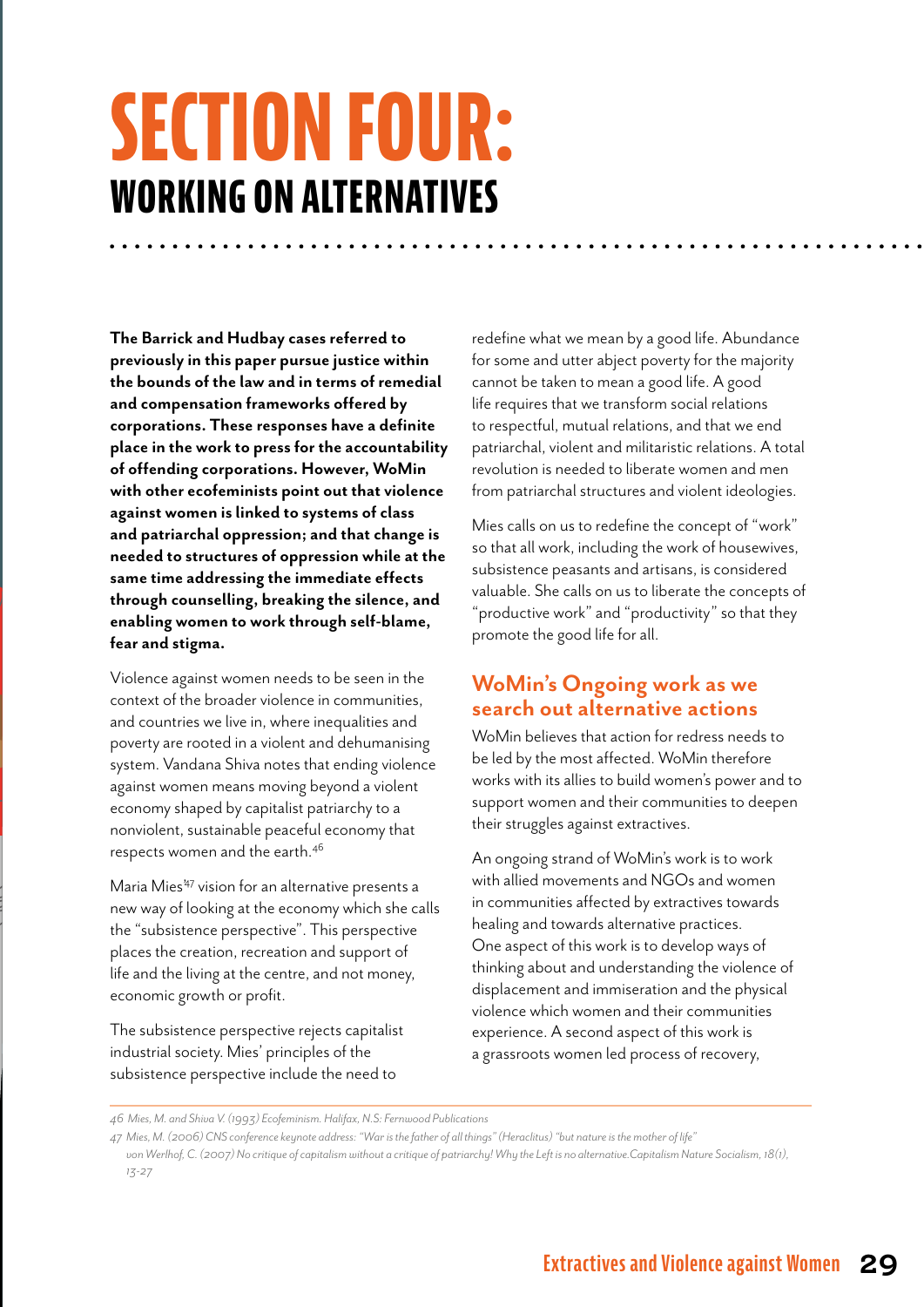dialogue, dreaming and documentation of women's imagination about a different community, society and Africa which is at service of its people and women in particular. This is combined with efforts to make visible women's coping strategies, as well as the recovery of practices decimated by colonisation and neo-colonisation, and the documentation of living alternatives. These will inform different expressions of Pan African alternatives to the dominant capitalist model. This will take the form of exhibitions, podcasts, collections of stories, a charter and will inform ongoing organising and campaigning across the continent.

In the period 10 November to 10 March 2020, WoMin joined hands with another 12 organisations, including a human rights defender network in Southern Africa, to build a month of action under the banner of [Rise Against Repression](https://riseagainstrepression.org/).<sup>48</sup> This platform publicised 16 cases of repression and violence confronting individuals and communities critiquing, challenging and encroaching upon mega extractives projects across the region. This platform aims to grow and take on advocacy and solidarity efforts, hopefully hand in hand with human rights defender networks across the region.

As part of this initiative, WoMin wrote up a detailed case on the rape of women at the Barrick North Mara mine in Tanzania.<sup>49</sup> The case can be accessed on the Rise against Repression website. The violence by security guards and police at Barrick's North Mara mine in Tanzania was similar to the violence committed at the Porgera mine illustrated in the case study above. Tanzanian villagers filed a law suit in the United Kingdom against Barrick in 2013, after their relatives were killed at the gold

mine and others were injured by police officers working under contract with the company to provide security to the mine.

Alongside these larger macro-efforts, WoMin has been working in Zimbabwe in partnership with the Counselling Services Unit (CSU)<sup>50</sup> to provide support to women in communities affected by violence to work through trauma collectively, to rebuild livelihoods, to develop ideas on what justice means for them; while simultaneously supporting women to build their power and to organise. This work is advanced (at the time of writing) but stalled in March 2020 as a result of COVID lockdown restrictions. The write up of the experience is underway and will launch alongside this paper. It is also being shared through conversations with partners and allies in Mozambique and Sierra Leone. We share some emerging thoughts on this attempt to move towards an alternative that builds solidarity while addressing trauma and healing.

#### **Pilot in Zimbabwe**

CSU with support from WoMin brought together 18 women who had experienced trauma arising from militarisation and securitisation of areas surrounding and impacted by mining activities. Among the women were small scale miners, women living within or close to mines, and women who were relocated as a result of mining.<sup>51</sup>

The violations that the women had experienced ranged from sexual, psychological to physical violations by state forces and private security companies brought in to "protect" mining operations. The experiences of women small scale miners

*<sup>48</sup> https://riseagainstrepression.org/*

*<sup>49</sup> A short film Women Speak Out About Abuse at Barrick Golds North Mara Mine in Tanzania by MiningWatch Canada can be accessed at : [https://](https://youtu.be/lizXaJShi8Y) [youtu.be/lizXaJShi8Y](https://youtu.be/lizXaJShi8Y)*

*<sup>50</sup> This systematisation of a feminist collective model of trauma support can be accessed at [https://riseagainstrepression.org/tribute-wall/north-mara-tan](https://riseagainstrepression.org/tribute-wall/north-mara-tanzania-rape/)[zania-rape/](https://riseagainstrepression.org/tribute-wall/north-mara-tanzania-rape/)*

*<sup>51</sup> Draft report by CSU and WoMin September 2020*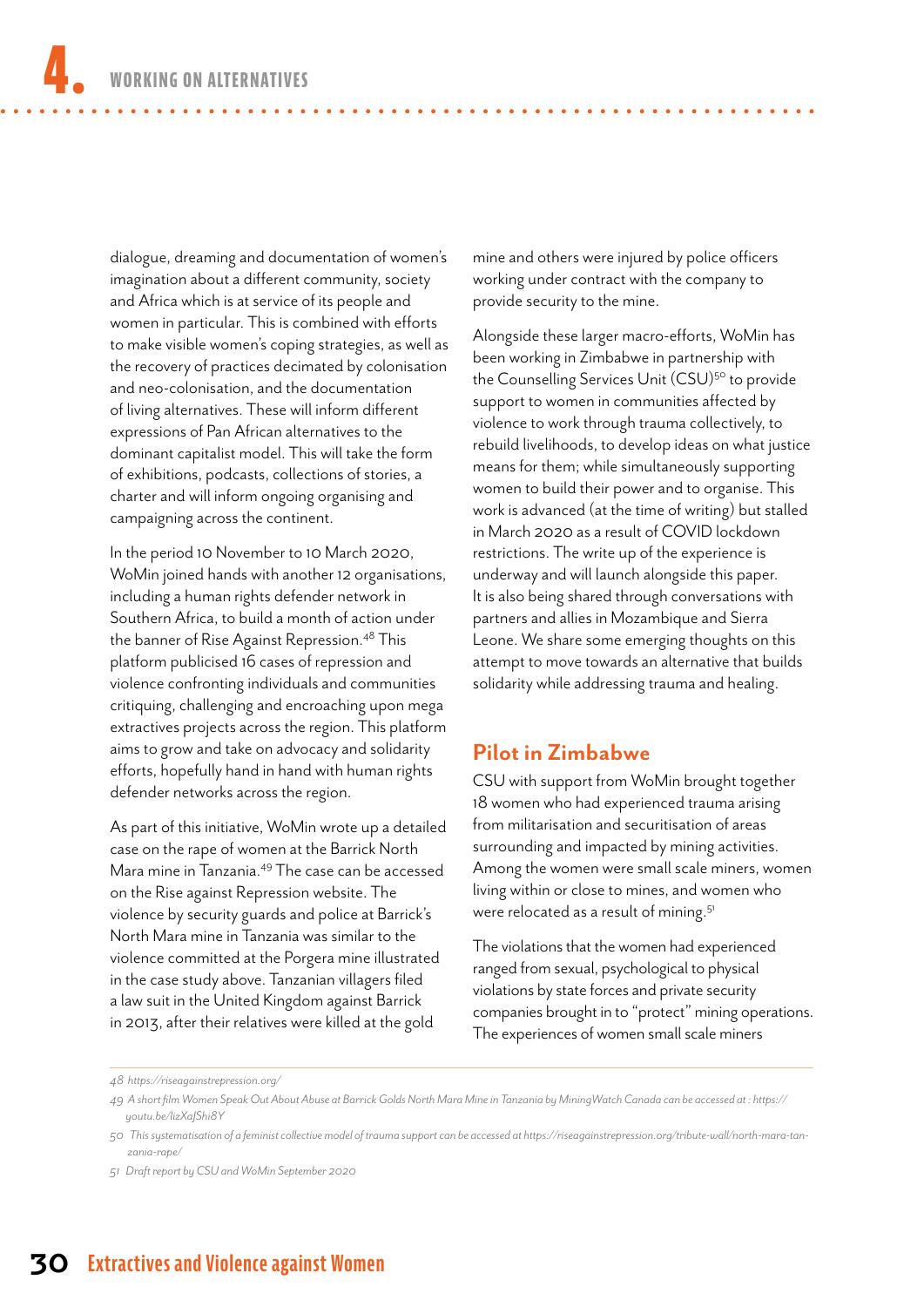included rape, being forced to have sex as a "fine", being forced to expose body parts, being subjected to invasive body searches, being shot, bitten by dogs, assaulted with fists, boots, and weapons, and detained in exposed cages with no food.

Women and their communities living within or close to mining areas experienced illness as a result of air and water pollution, and exposure to constant explosions even through the night which crack houses, disturb sleep and cause constant stress. They experienced arbitrary searches of their homes by security forces, and were in constant fear of being raped by soldiers or male miners.

Women displaced by mining lost their homes, ways of living and livelihoods. They had no fields to work, no homesteads to maintain, and no activities to structure their days around. Mothers were anxious about their children's safety and their futures, given their loss of access to schooling, to land and livelihoods. Those who endured the exhumation of bodies of loved ones when they were relocated, were highly stressed by not being able to carry out traditional rites to ensure their loved ones would rest in peace.

The 18 women came together in three sessions which included psychological and medical assessments; individual and group arts and crafts therapy; psychological, medical, and legal information; safety and security information; peer group development; and the exploration of ideas relating to livelihood projects. The objectives were to understand the impact of extractives mining, and to develop women-led actions to challenge these impacts while offering support in the building of coping strategies.

The approach used to support the women was guided by feminist principles. In this respect it centred collective sharing, story-telling and support that created solidarity and tore down the deep isolation that women had experienced following

the sexual violations. The process enabled women to centre healing based on, and drawing from their lived realities and traditional ways of coping with trauma. Women had sessions that enabled them to dismantle and interrogate systems such as patriarchy and capitalism and how these worked to perpetrate violence as well as instil shame and direct blame to victims. The approach was deliberate in emphasising collective care as a model of trauma support.

Women were initially afraid to participate in the programme for fear of repercussions. Some were suspicious that the programme was a set up by mining companies to see if the women would disclose rights abuses. Developing trust was a crucial starting point, to enable women to begin to speak out about their traumatic experiences.

Women described feeling isolated and alone, that there was no one to listen to them, and that they were turned away by police or village heads when they tried to get assistance. They felt powerless in relation to men in their homes and communities, in relation to security forces, in relation to large foreign companies, and in relation to their own government.

Many women had symptoms common to both trauma and depression. Some had suicidal thoughts, some felt hopeless. Women who had interactions with soldiers had the highest levels of stress. By the third session there were significantly lower levels of depression for all women.

Over the three sessions women were made aware of ways to recognise trauma in themselves and in others and they were trained to develop basic, community-relevant counselling skills and skills in referring women to relevant and available service providers, including to report rights violations.

Each woman was supported to make visible existing coping mechanisms and think about new ones, and build a self-care plan. A package of care was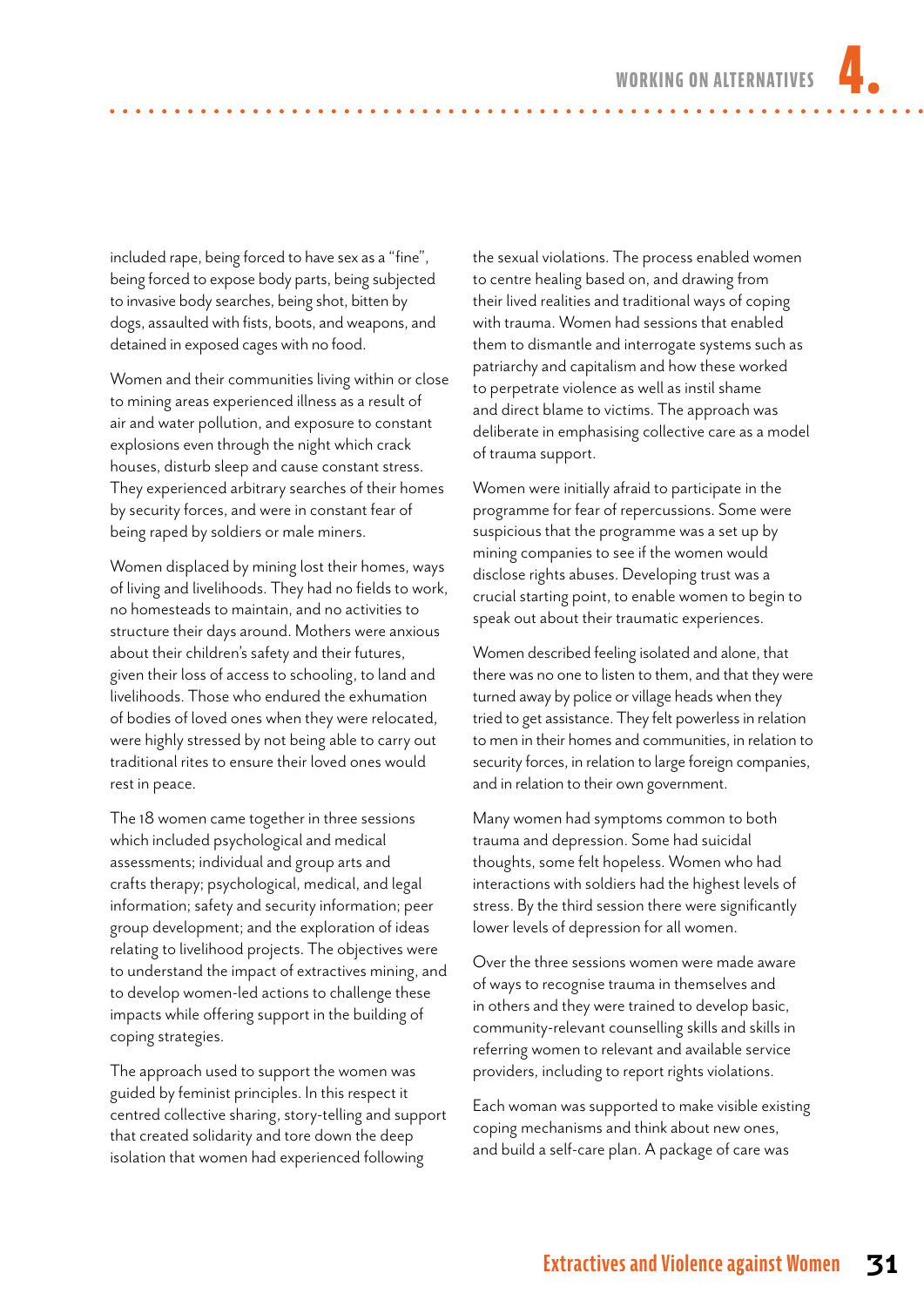developed with feedback from the women and this included counselling, medical, legal, security and referral needs.

The third session brought the project into a wider frame, raising awareness that women in other countries and regions are affected by extractive activities and have mobilised themselves to claim their rights and in some cases have been able to stop mining activities. The WoMin film "Women Hold up the Sky" was a key tool in this process. Awareness was raised about how women are taught from an early age to fill gender stereotypic roles, and that there is a whole system in place, to subordinate women.

In discussion on the need to rebuild livelihoods women participants proposed a chicken project. WoMin committed to a collectively owned chicken project comprising of 900 broiler chicks, chicken feed and vaccinations. They sourced training in chicken rearing through an organisation specialising in the empowerment of rural women. While women rear the chickens in their homesteads, the chicken project is designed so as to enable space for women to continue to come together in their communities and build a community-based support structure providing social and emotional support for women impacted by violence.

The pilot process in Zimbabwe built solidarity among the women participants, validated each one's value and boosted self-esteem. In all it was a radical and empowering experience for the women. The CSU team was challenged to understand the trauma of extractives industries on women's lives and the WoMin team was challenged to delve more deeply into trauma and healing.

Six months after the conclusion of the program, Zimbabwe went into COVID lockdown and while it was impossible to have face to face meetings, remote support via phone calls has been ongoing. Support groups set up at the first session were sustained and members kept in regular contact, providing social and emotional support, and enabling women to continue with their efforts to strengthen livelihoods.

Critical to the continued support of the women is a conversation and a deeper exploration of what justice looks like for each of the women. This process is about affirming women and allowing them to define what justice looks like for them, legal or otherwise. It is a project that aims to continue to honour and centre women's voices and experiences. This work, and the related effort to assist women tell their stories in narrative and through beadwork or knitting, has been greatly impacted by COVID for most of 2020 and into 2021. The process of story-telling and the exploration of justice options must be undertaken face to face. WoMin continues to document these processes.

#### **Learning from from Yaoska Guardians Movement<sup>52</sup>**

As we learn from our current practice and as we define a pathway for ongoing practice there is also much to draw from movements such as the Yaoska Guardians Movement of Rancho Grande municipality in northern Nicaragua. The movement is an example of the many movements emerging in Nicaragua to reject large extractive projects; such as mining, the interoceanic canal, dams, and monocultures like sugarcane. Many of these movements are led by women who understand that they are the most affected.

The movement protested against the Canadian Gold mining company B2Gold's proposal to start a

*<sup>52</sup> This subsection is based on: González, TP. (2016) Defending the body-earth territory: an alternative for social movements in resistance. World Rainforest Movement, Bulletin 226, 20 October 2016https://wrm.org.uy/articles-from-the-wrm-bulletin/defending-the-body-earth-territory-an-alternative-for-social-movements-in-resistance-1/*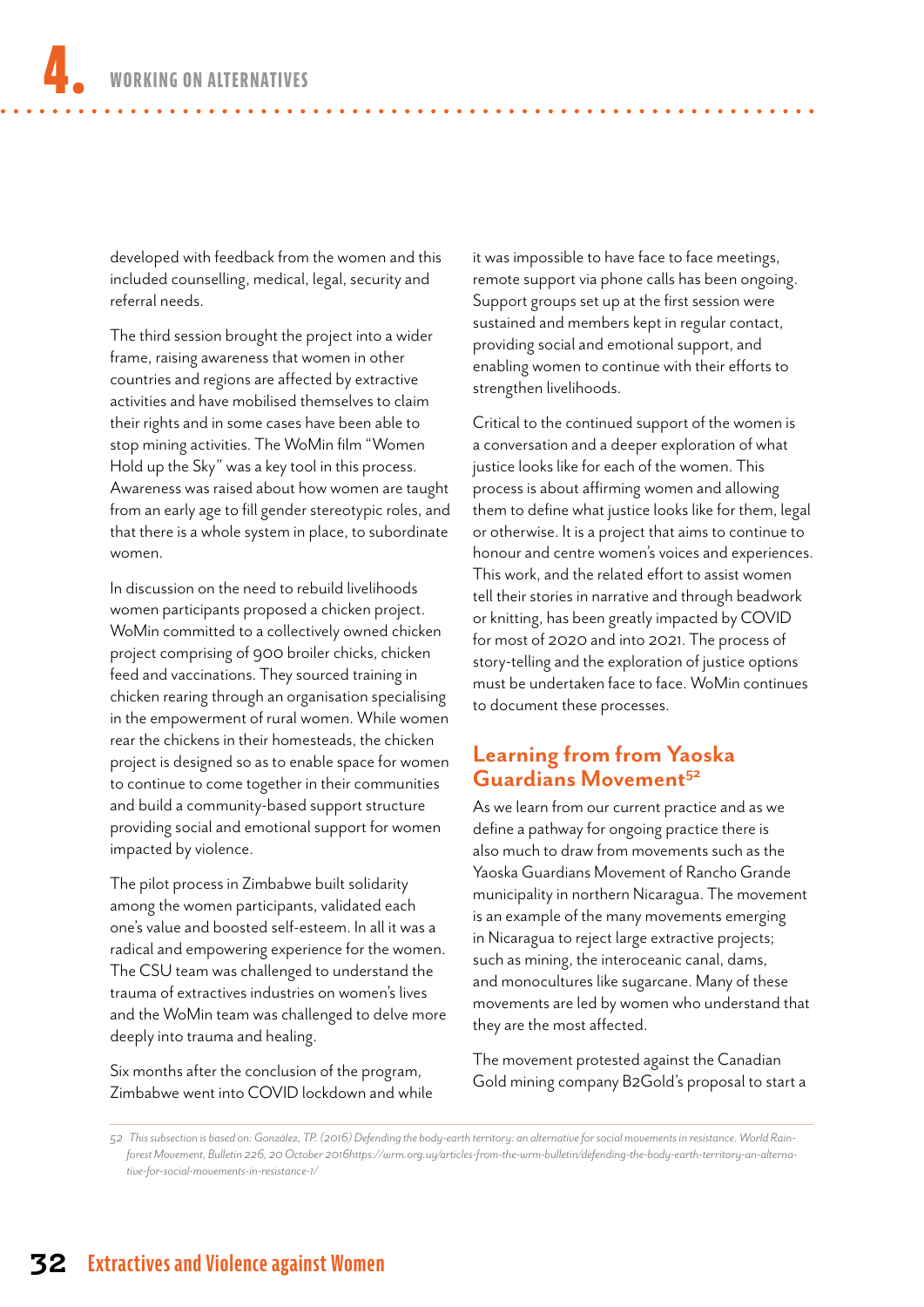#### **WORKING ON ALTERNATIVES 4.**

gold mine on their land, and after a 11 year struggle, which was characterised by extreme repression by the army and police, was able to halt the project at the exploration stage, with government declaring continued exploration to be "non-viable".

The Movement was started in 2003 when women and men from the 38 affected communities questioned the Nicaraguan government's support of mining as a means to reduce poverty. The community pointed out that mining in other towns had increased inequality, did not reduce poverty, and led to harmful economic, social and environmental impacts on the people and the land.

The movement rejects mining because mining would impact the sustainable local economy upon which local citizens of the territory depend for livelihoods.

The women of Rancho Grande participate in Yaoska Guardians. As leaders in decision-making spaces, with the ability to mobilise other women they raised ways in which women are affected by mining. Mining causes changes in ecosystems and water sources and this adds to the burden on women, since women are responsible for the provision of food and for the health of their families and communities. Mining deepens relationships of domination of men over women. Mining also leads to increased sexual violence and abuse by men who come from outside the area, and feel entitled to invade the territory and the bodies of women.

For the movement, defending the territory is defending their way of life - which is deeply rooted in the land and in community, in which mutual care still exists, as well as the value of the collective over the individual. Despite these characteristics in the community, there remains great inequality between women and men.

The movement sees the struggle to defend land as inseparable from the struggle to defend women's

bodies — the first territory to free in an exploitative system. Only by uniting struggles relating to territory, bodies and lives can they resist and create alternatives to transform the capitalist, patriarchal and colonial system.

In Rancho Grande, the army and police protect foreign investment and have repressed protest by the people. Company personnel and government officials have threatened, and physically and verbally abused women and men of the Yaoska Guardians Movement for their position against mining.

The Movement understands that the territory they are defending cannot be filled with relationships of inequality, as these weaken the community. The Movement is defending a good and happy life for all, with free bodies living in harmony with each other and with nature:

*"Territory is not only a physical space: forests, mountains and rivers; it has a deeper meaning. It is where relationships among humans, and with the environment (animals, plants) occur; it is the rocks and minerals that sustain it, and the surrounding air that enables all these forms of life to exist. It is also history, memory and culture, and the roots and spirituality that form the worldview of each people. Territory is where individual and collective identities are constructed. Therefore, to defend territory is to defend the forms of life that inhabit it."*

*"Faced with a threat like the installation of a mining project, defending territory becomes a struggle to defend life itself. … …. In order to defend a good life where we can be happy, the struggle must mend the injustice of the system itself, in joint defense of land and bodies. Otherwise, territorial defense is only partial and helps uphold inequalities."*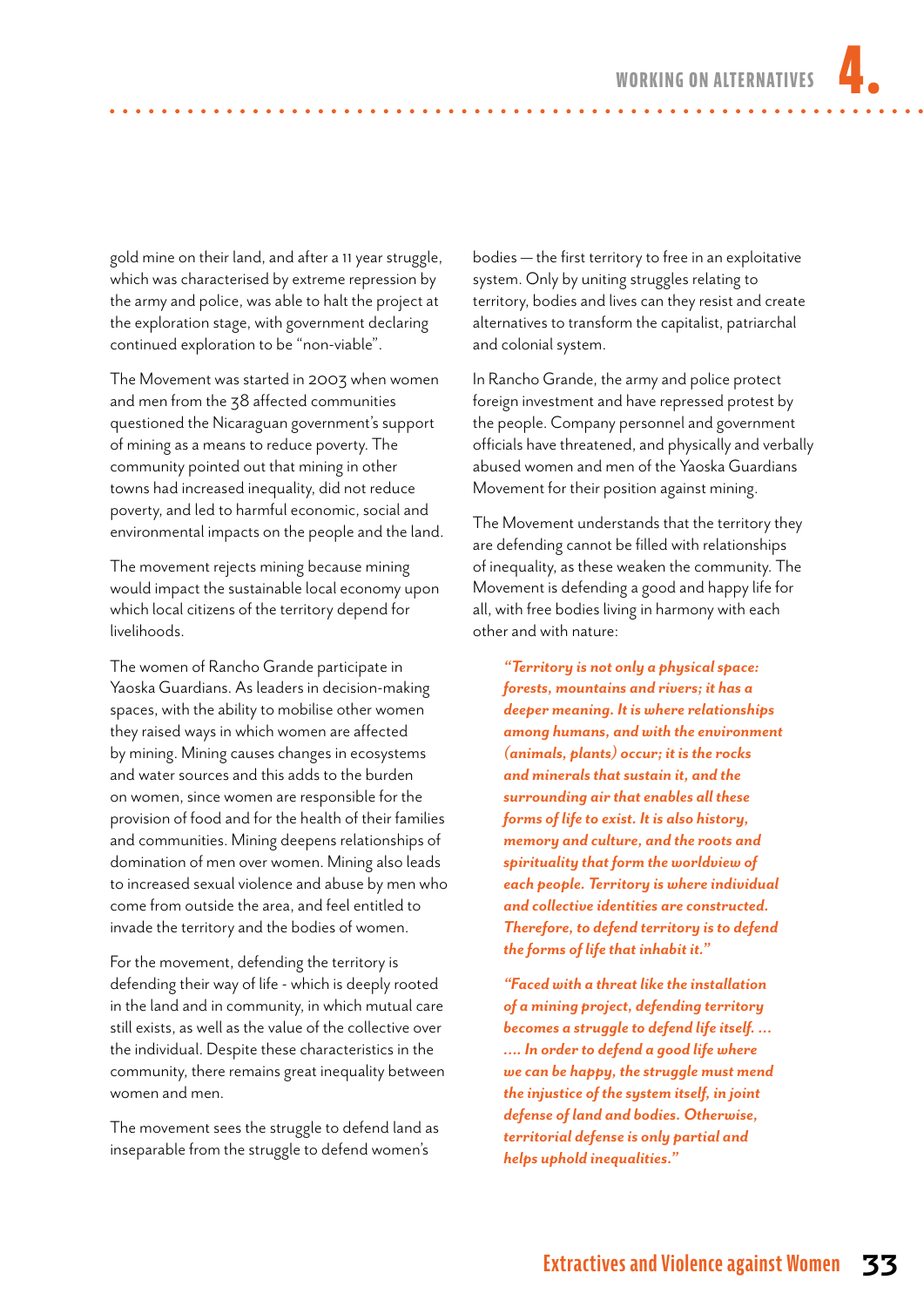#### **Learning from Women's Earth Alliance and Native Youth Sexual Health Network**

In similar ways as we may draw lessons from the Yaoska Guardians in Nicaragua, there are lessons to be drawn from Women's Earth Alliance (WEA) and Native Youth Sexual Health Network (NYSHN).<sup>53</sup>

**I**n 2014, WEA and NYSHN began to document the health and safety of Indigenous women and young people in territories most heavily impacted by extractive industries in the USA and Canada. The Violence on the Land, Violence on our Bodies report and toolkit that came out of this process exposes the impacts of extractives on the people and land and is a support to action against environmental violence.

The report reveals that healing and ceremony are crucial responses to environmental violence; and that while local, federal, and international laws and policies serve as critical tools, Indigenous peoples are also designing culturally-safe and communitybased solutions to reducing harm.<sup>54</sup>

Violence that happens on the land is seen as intimately connected to the violence that happens to bodies. Many of these communities are sites of chemical manufacturing and waste dumping, while others are sites of encampments of men who are brought in to work for the gas and oil industry. Environmental violence ranges from sexual and domestic violence, drugs and alcohol, murders and disappearances, reproductive illnesses and toxic exposure, threats to culture and Indigenous ways of living, crime and other social stressors.

The report notes that:

*"This dangerous intersection of extractive industry, the violence that accompanies it, and a population of women and young people who are already targets of systemic violence and generational trauma, sets the stage for increased violence on the land leading to increased violence on Indigenous people."* 

The report notes that the risks faced as a result of extractives is part of a larger system of colonisation and historical trauma. These include higher levels of cancers, birth defects, miscarriages and mental illnesses. All of these have had deep impacts on the social fabric of Indigenous communities living near industrial developments. The extractive industry, fueled by corporate and governmental greed, furthers colonial and patriarchal systems by eroding traditional Indigenous governance systems and the role of women in these communities.<sup>55</sup>

Solutions to violence proposed in the report assert the self-determination and consent for people over their bodies and the lands of which they are a part; challenge mainstream responses of increased policing or criminalisation; centre deep listening in order to come with with alternative solutions; and places women at the epicentre of resistance to dispossessions of their land, water, forests and way of life. The report proposes alternatives to current development thought and practice.

*http://landbodydefense.org/uploads/files/VLVBReportToolkit2016.pdf*

*55 ibid*

*<sup>53</sup> WEA invests in training and supporting grassroots women to drive solutions to our most pressing ecological concerns — water, food, land, and climate. NYSHN is a network by and for Indigenous youth that works across issues of sexual and reproductive health, rights, and justice in the United States and Canada.*

*<sup>54</sup> Women's Earth Alliance and Native Youth Sexual Health Network. (2016) Violence on the land, violence on our bodies: Building an Indigenous Response to Environmental Violence*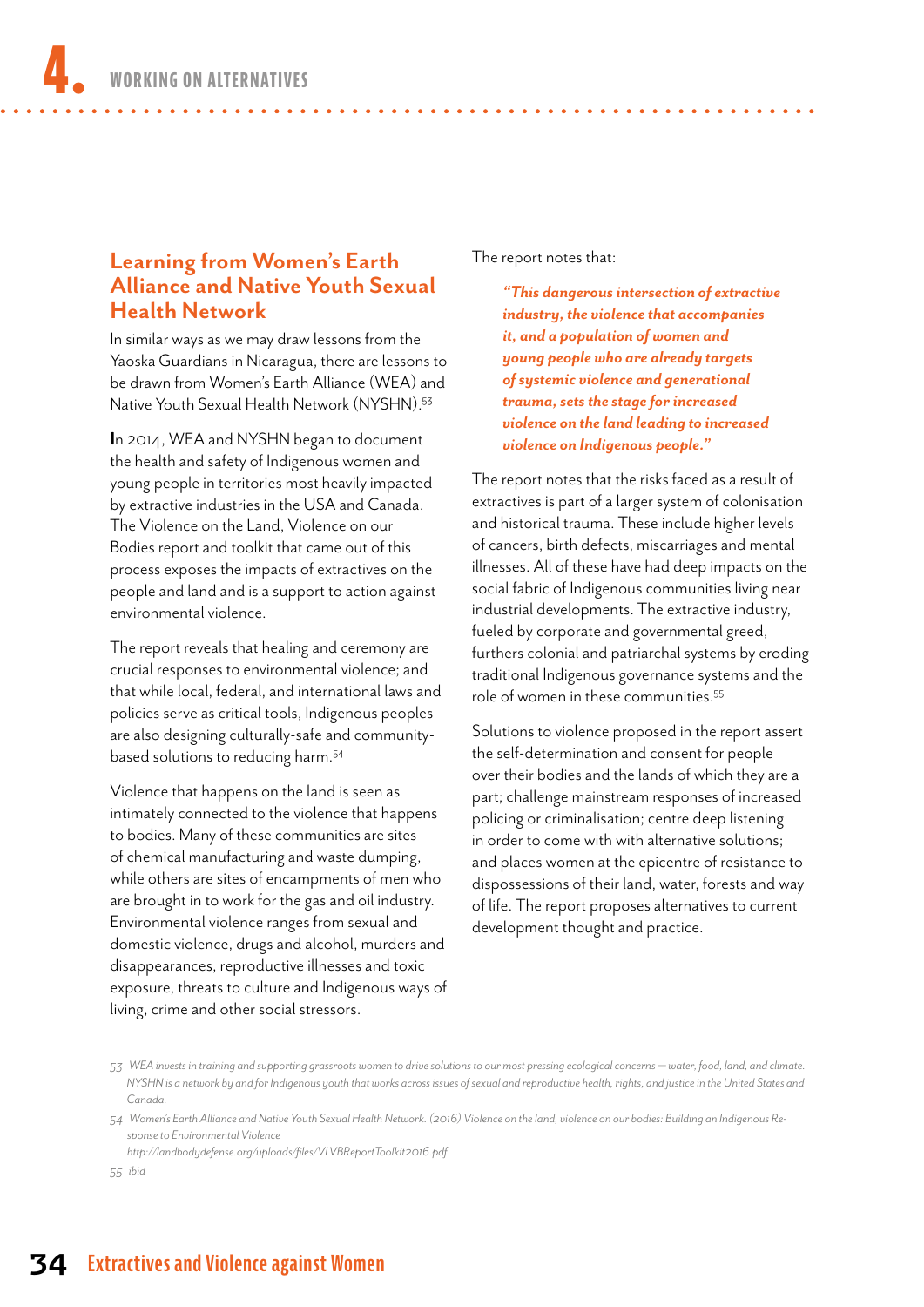## **SECTION FIVE: A BRIEF CONCLUDING NOTE**

*Since the roots of the violence women experience lie in an exploitative economic system, we see the need to change the system and to work towards an alternative. The alternative we have in mind is a good and happy life where free bodies live in harmony with each other and with nature.* 

*As we work towards this vision free of violence, we need to offer women support for healing and we need to consider forms of justice women want to pursue, given the pitfalls with existing forms of justice which repeatedly fail women. This requires the engagement of deep listening as well as learning from the examples cited from the groups of women included in this article – the Yasoka Guardians, the Women's Earth Alliance and Sista to Sista.*

*As we listen to the women we work with, we bring our creativity to devising strategies which attempt to recover past practices of production and reproduction while dreaming a community, society and Africa that represents women and serves their interests.*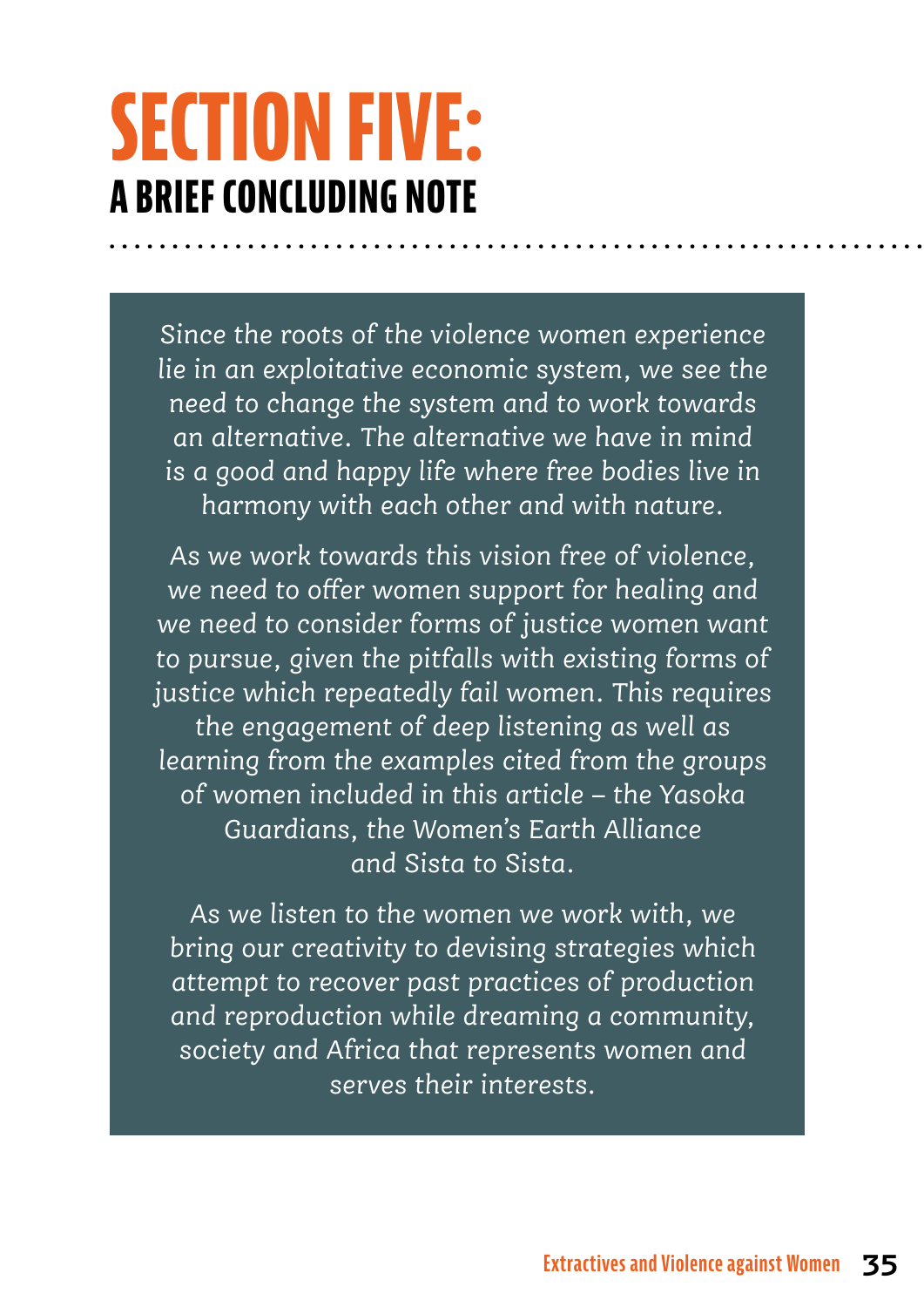

Da Silva, MI. (2013) Narratives of Desire: Gender and Sexuality in Bugul, Aidoo and Chiziane. A Dissertation Presented to the Department of Comparative Literature and the Graduate School of the University of Oregon in partial fulfillment of the requirements for the degree of Doctor of Philosophy

Davis, A. (2000) The Color of Violence Against Women, keynote address at the Color of Violence Conferencein Santa Cruz. Colorlines, Vol.3 no.3, Fall 2000 [http://www.arc.org/C\\_Lines/CLArchive/story3\\_3\\_02.html \(link not working\)](http://www.arc.org/C_Lines/CLArchive/story3_3_02.html (link not working)  ) 

Democracy Now. (2020) The Case for Prison Abolition: Ruth Wilson Gilmore on COVID-19, Racial Capitalism & Decarceration. May 5, 2020 [https://www.democracynow.org/2020/5/5/ruth\\_wilson\\_gilmore\\_abolition\\_coronavirus](https://www.democracynow.org/2020/5/5/ruth_wilson_gilmore_abolition_coronavirus)

Dream Defenders. (2020) Sunday School: Unlock us, Abolition in our Lifetime. Zoom talk with Angela Davis. 14 June 2020 <https://www.facebook.com/DreamDefenders/videos/615123319385564/>

Earthrights International. Factsheet: Abuse by Barrick Gold Corporation [https://earthrights.org/wp-content/uploads/documents/barrick\\_fact\\_sheet\\_-\\_earthrights\\_international\\_1.pdf](https://earthrights.org/wp-content/uploads/documents/barrick_fact_sheet_-_earthrights_international_)

Ekine S. (2008) Women's Responses to State Violence in the Niger Delta. Feminist Africa 10

Federici, S (2020) Revolution at Point Zero: Housework, Reproduction and Feminist Struggle. Oakland, CA. PM Press

González, TP. (2016) Defending the body-earth territory: an alternative for social movements in resistance. World Rainforest Movement, Bulletin 226, 20 October 2016

[https://wrm.org.uy/articles-from-the-wrm-bulletin/defending-the-body-earth-territory-an-alternative-for](https://wrm.org.uy/articles-from-the-wrm-bulletin/defending-the-body-earth-territory-an-alternative-for-social-movements-in-resistance-1/)[social-movements-in-resistance-1/](https://wrm.org.uy/articles-from-the-wrm-bulletin/defending-the-body-earth-territory-an-alternative-for-social-movements-in-resistance-1/)

Hall, RJ. (2014) "Feminist Strategies to End Violence Against Women", in The Oxford Handbook of Transnational Feminist Movement, edited by Rawwida Baksh and Wendy Harcourt. Oxford Handbooks Online

 [https://www.oxfordhandbooks.com/view/10.1093/oxfordhb/9780199943494.001.0001/oxfordhb-](https://www.oxfordhandbooks.com/view/10.1093/oxfordhb/9780199943494.001.0001/oxfordhb-9780199943494-e-005)[9780199943494-e-005](https://www.oxfordhandbooks.com/view/10.1093/oxfordhb/9780199943494.001.0001/oxfordhb-9780199943494-e-005)

Human Rights Watch. (2009) Diamonds in the Rough: Human Rights Abuses in the Marange Diamond Fields of Zimbabwe, Reports on the brutality and human rights abuses wreaked on artisanal miners and villagers

[https://www.hrw.org/report/2009/06/26/diamonds-rough/human-rights-abuses-marange-diamond](https://www.hrw.org/report/2009/06/26/diamonds-rough/human-rights-abuses-marange-diamond-fields-zimbabwe)[fields-zimbabwe](https://www.hrw.org/report/2009/06/26/diamonds-rough/human-rights-abuses-marange-diamond-fields-zimbabwe)

INCITE. (2006). Color of Violence: The Incite! Anthology. Cambridge: South End Press.

Mapondera, M., Reddy, T. and Hargreaves S. (2019) If another world is possible, who is doing the imagining? Building an ecofeminist development alternative in a time of deep systemic crisis. Bread and Butter Series, African Feminist Reflections on Future Economies. AWDF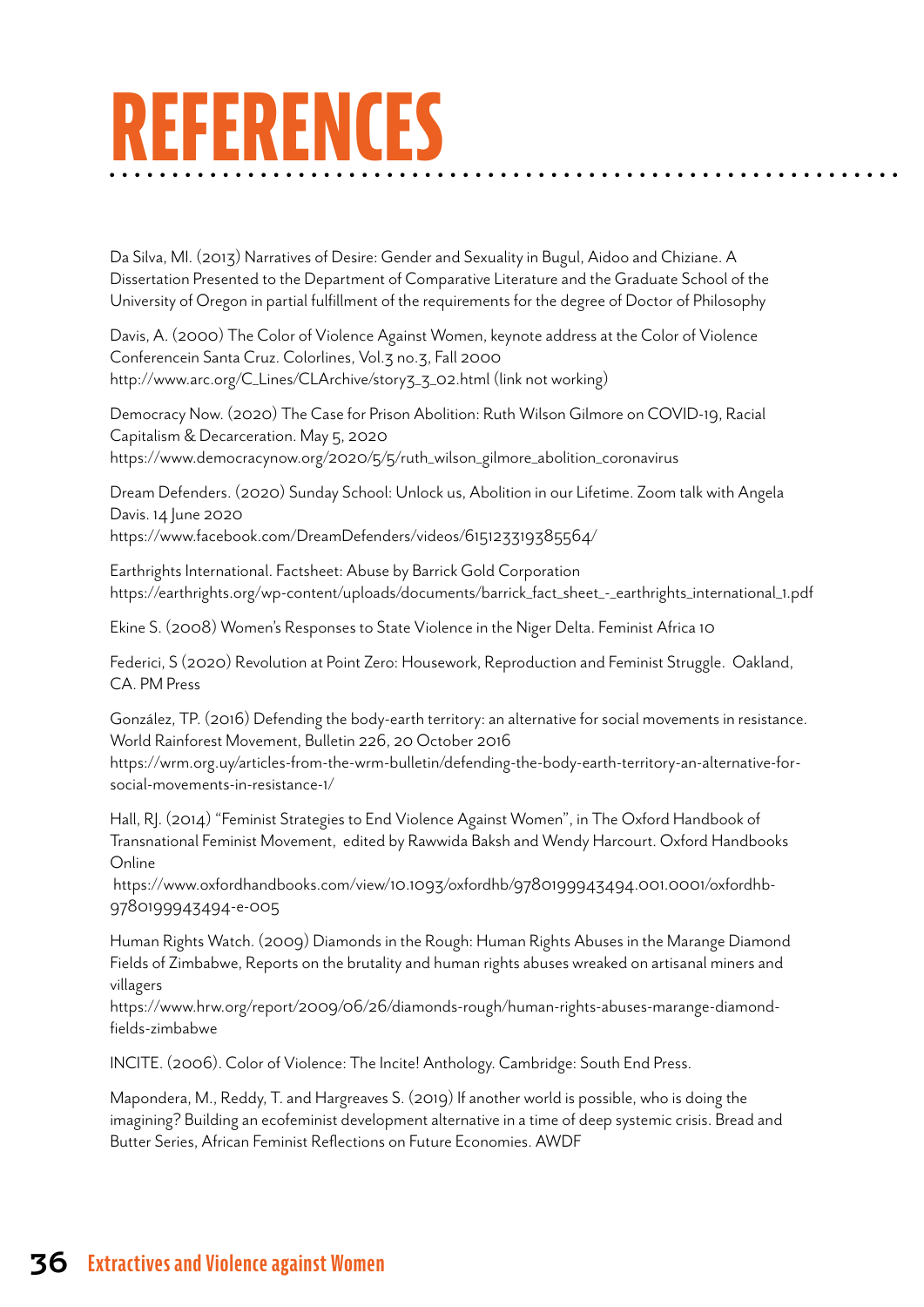McClintock, A. (1995) Imperial Leather: Race, Gender, and Sexuality in the Colonial Contest. New York: Routledge

Mies, M. and Shiva V. (1993) Ecofeminism. Halifax, N.S: Fernwood Publications

Mies, M. (2006) CNS conference keynote address

Mining Watch Canada. (2018) Women Speak Out About Abuse at Barrick Golds North Mara Minein Tanzania <https://youtu.be/lizXaJShi8Y>

RADD, Muyissi Environnment, Natural Resource Women PlatformRadio Culture, GRAIN and World Rainforest Movement.(2019) Breaking the Silence Harassment, sexual Violence and Abuse Against Women In and Around Industrial Palm Oil and Rubber Plantations

<https://www.farmlandgrab.org/post/view/28799>

Rise against repression website:<https://riseagainstrepression.org/>

Sista II Sista. (2006) "Sistas Makin' Moves: Collective Leadership for Personal Transformation and Social Justice", in Color of Violence: The Incite! Anthology, edited by INCITE, 196–207. Cambridge: South End Press.

True, J. (2014) "The Political Economy of Violence Against Women: A Feminist International Relations Perspective", in Australian Feminist Law Journal, 32, 39-59

UN Women. (2021) Fact and Figures: Ending Violence against Women [https://www.unwomen.org/en/what-we-do/ending-violence-against-women/facts-and-figures](https://www.unwomen.org/en/what-we-do/ending-violence-against-women/facts-and-figures )

von Werlhof, C. (2007) No critique of capitalism without a critique of patriarchy! Why the Left is no alternative.Capitalism Nature Socialism, 18(1), 13-27

Verso. (2020) A philosophy of nonviolence: Judith Butler interviewed by Alex Doherty. 14 September 2020 [https://www.versobooks.com/blogs/4851-a-philosophy-of-nonviolence-judith-butler-interviewed](https://www.versobooks.com/blogs/4851-a-philosophy-of-nonviolence-judith-butler-interviewed-by-alex )[by-alex doherty?fbclid=IwAR2IOi9mgCVqGaRsuCbrlnhQhTTUfqvpWBhOA\\_MlwKFHf2ocIeDcn35zsds](https://www.versobooks.com/blogs/4851-a-philosophy-of-nonviolence-judith-butler-interviewed-by-alex )

Verso. (2020) Judith Butler: on COVID-19, the politics of non-violence, necropolitics, and social inequality, Jul 23, 2020

[https://www.youtube.com/watch?v=6Bnj7H7M\\_Ek](https://www.youtube.com/watch?v=6Bnj7H7M_Ek)

Walker, G. (2003). "The Conceptual Politics of Struggle: Wife Battering, the Woman's Movement and the State", in Studies in Political Economy: Developments in Feminism, 2nd ed., edited by C. Andrews. Toronto: Women's Press

Women's Earth Alliance and Native Youth Sexual Health Network. (2016) Violence on the land, violence on our bodies: Building an Indigenous Response to Environmental Violence [http://landbodydefense.org/uploads/files/VLVBReportToolkit2016.pdf](http://landbodydefense.org/uploads/files/VLVBReportToolkit2016.pdf )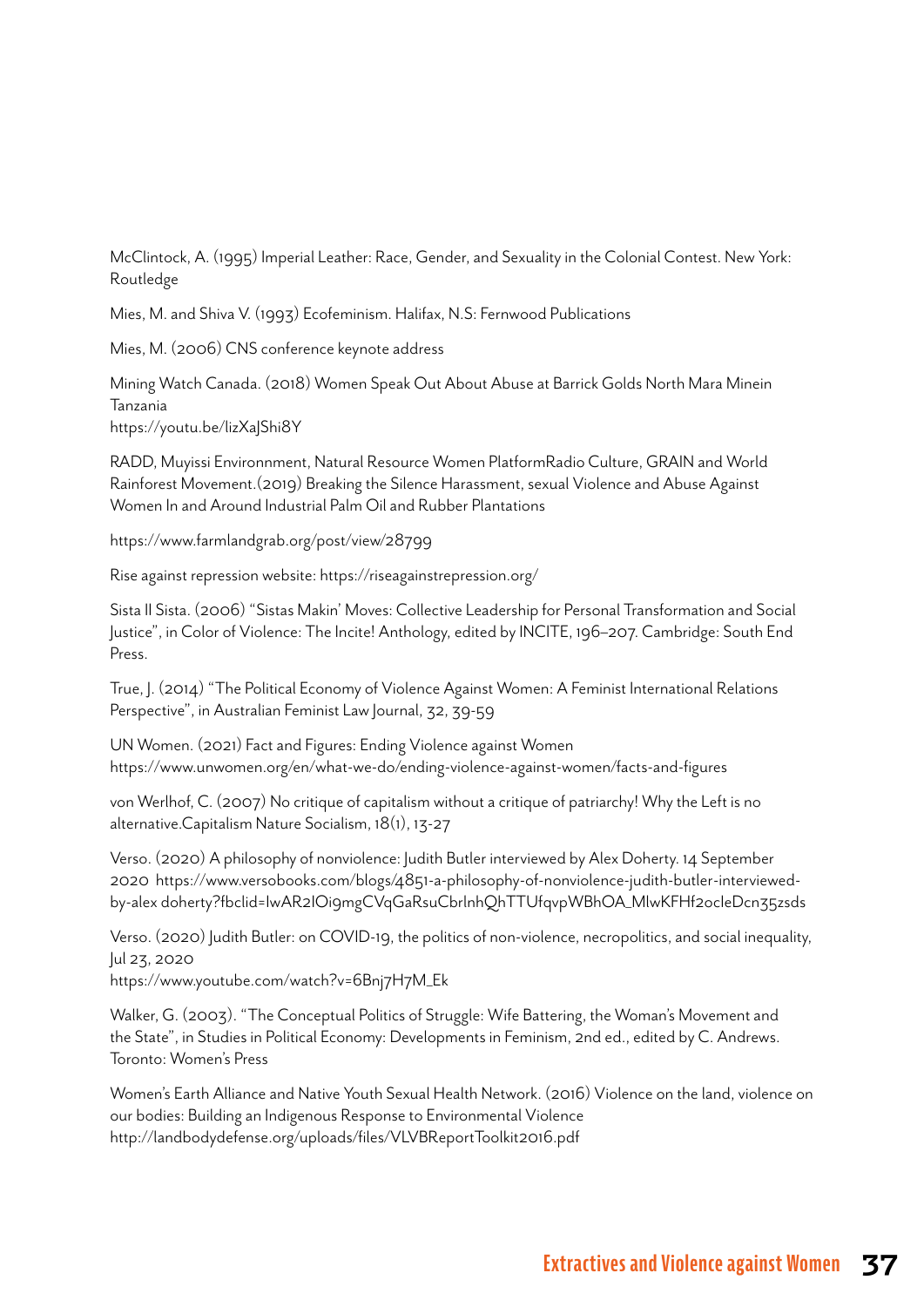WoMin African Alliance and CRNG. (2020) Guns, Power and Politics Research Paper: Extractives and Violence Against Women in Zimbabwe <https://womin.africa/vaw-research/>

WoMin African Alliance, and Justiçia Ambiental. (2020) Guns Power and Politics Research Paper: Extractives and Violence Against Women in Mozambique <https://womin.africa/vaw-research/>

WoMin African Alliance and Network Movement for Justice and Development, Women and Mining. (2020) Guns Power and Politics Research Paper: Extractives and Violence Against Women in Sierra Leone  [https://womin.africa/vaw-research/]( https://womin.africa/vaw-research/)

WoMin Africa Alliance. (2020) Concept note on development alternatives

WoMin and CSU (2021) Building Women's Collective Power through trauma support